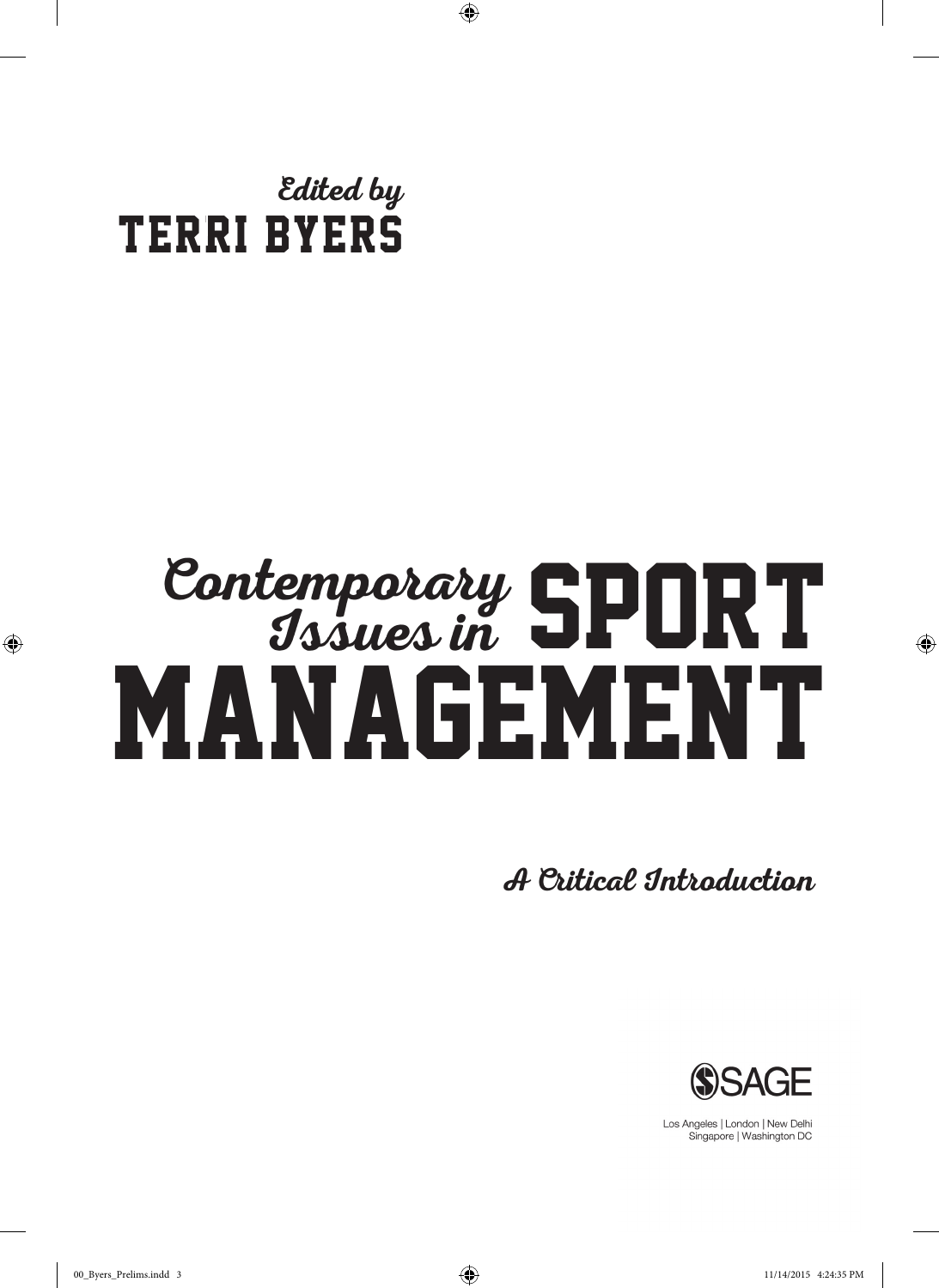

Los Angeles | London | New Delhi Singapore | Washington DC

SAGE Publications Ltd 1 Oliver's Yard 55 City Road London EC1Y 1SP

SAGE Publications Inc. 2455 Teller Road Thousand Oaks, California 91320

SAGE Publications India Pvt Ltd B 1/I 1 Mohan Cooperative Industrial Area Mathura Road New Delhi 110 044

SAGE Publications Asia-Pacific Pte Ltd 3 Church Street #10-04 Samsung Hub Singapore 049483

#### Editor: Chris Rojek

⊕

Editorial assistant: Delayna Spencer Production editor: Tom Bedford Copyeditor: Audrey Scriven Proofreader: Camille Bramall Indexer: Silvia Benvenuto Marketing manager: Michael Ainsley Cover design: Shaun Mercier Typeset by: C&M Digitals (P) Ltd, Chennai, India Printed and bound by CPI Group (UK) Ltd, Croydon, CR0 4YY



Introduction © Terri Byers 2016 Foreword © Earle F. Zeigler 2016 Chapter 1 © Oliver Rick, Callie Batts-Maddox and David L. Andrews 2016 Chapter 2 © Patrick A. Reid and Daniel S. Mason 2016 Chapter 3 © Antonio Davila and George Foster 2016 Chapter 4 © Wladimir Andreff 2016 Chapter 5 © Chris Gratton, Donfeng Liu, Girish Ramchandani and Darryl Wilson 2016 Chapter 6 Gabriela Tymowski, Terri Byers and Fred Mason 2016 Chapter 7 © Russell Holden 2016 Chapter 8 © Kevin Carpenter 2016 Chapter 9 © Andrea Geurin-Eagleman 2016 Chapter 10 © Shannon Kerwin 2016 Chapter 11 © Danny O'Brien and Ben Corbett 2016 Chapter 12 © Andrew Byers and Dene Stansall 2016 Chapter 13 © Jiandong Yi 2016 Chapter 14 © Kamilla Swart 2016 Chapter 15 © Jason Bocarro and Michael Edwards 2016 Chapter 16 © Mark McDonald and Kirsty Spence 2016 Chapter 17 © Annelies Knoppers and Agnes Elling-Machartzi 2016

First published 2016

Eric Anderson 2016 Chapter 30 © Joerg Koenigstorfer 2016 Chapter 31 © Terri Byers and Alex Thurston 2016 Chapter 32 © Nicolas Chanavat and Guillaume Bodet 2016 Chapter 33 © Kate Westberg Constantino Stavros, Bradley Wilson and Aaron Smith 2016 Chapter 34 © Christos Anagnostopoulos and Dimitrios Kolyperas 2016 Chapter 35 © Terri Byers 2016 Apart from any fair dealing for the purposes of research or private study, or criticism or review, as permitted under the Copyright, Designs and Patents Act, 1988, this publication may be reproduced.

Chapter 18 © Leigh Robinson and

Chapter 20 © David Forrest 2016 Chapter 21 © Elwyn Cox 2016 Chapter 22 © Andrew Harvey and

Chapter 23 © Ian Brittain 2016 Chapter 24 © John Beech 2016 Chapter 25 © Sebastian Kopera

Chapter 27 © Jonathon Edwards

Chapter 28 © Stacey Hall 2016 Chapter 29 © Ryan Scoats and

Chapter 26 © Olan Scott, Katherine Bruffy and Michael

Mathieu Winand 2016 Chapter 19 © Aaron Smith and

Bob Stewart 2016

Haim Levi 2016

2016

2016

Naylor 2016

stored or transmitted in any form, or by any means, only with the prior permission in writing of the publishers, or in the case of reprographic reproduction, in accordance with the terms of licences issued by the Copyright Licensing Agency. Enquiries concerning reproduction outside those terms should be sent to the publishers.

#### **Library of Congress Control Number: 2015941454**

#### **British Library Cataloguing in Publication data**

A catalogue record for this book is available from the British Library

ISBN 978-1-4462-8218-2 ISBN 978-1-4462-8219-9 (pbk)

At SAGE we take sustainability seriously. Most of our products are printed in the UK using FSC papers and boards. When we print overseas we ensure sustainable papers are used as measured by the PREPS grading system. We undertake an annual audit to monitor our sustainability.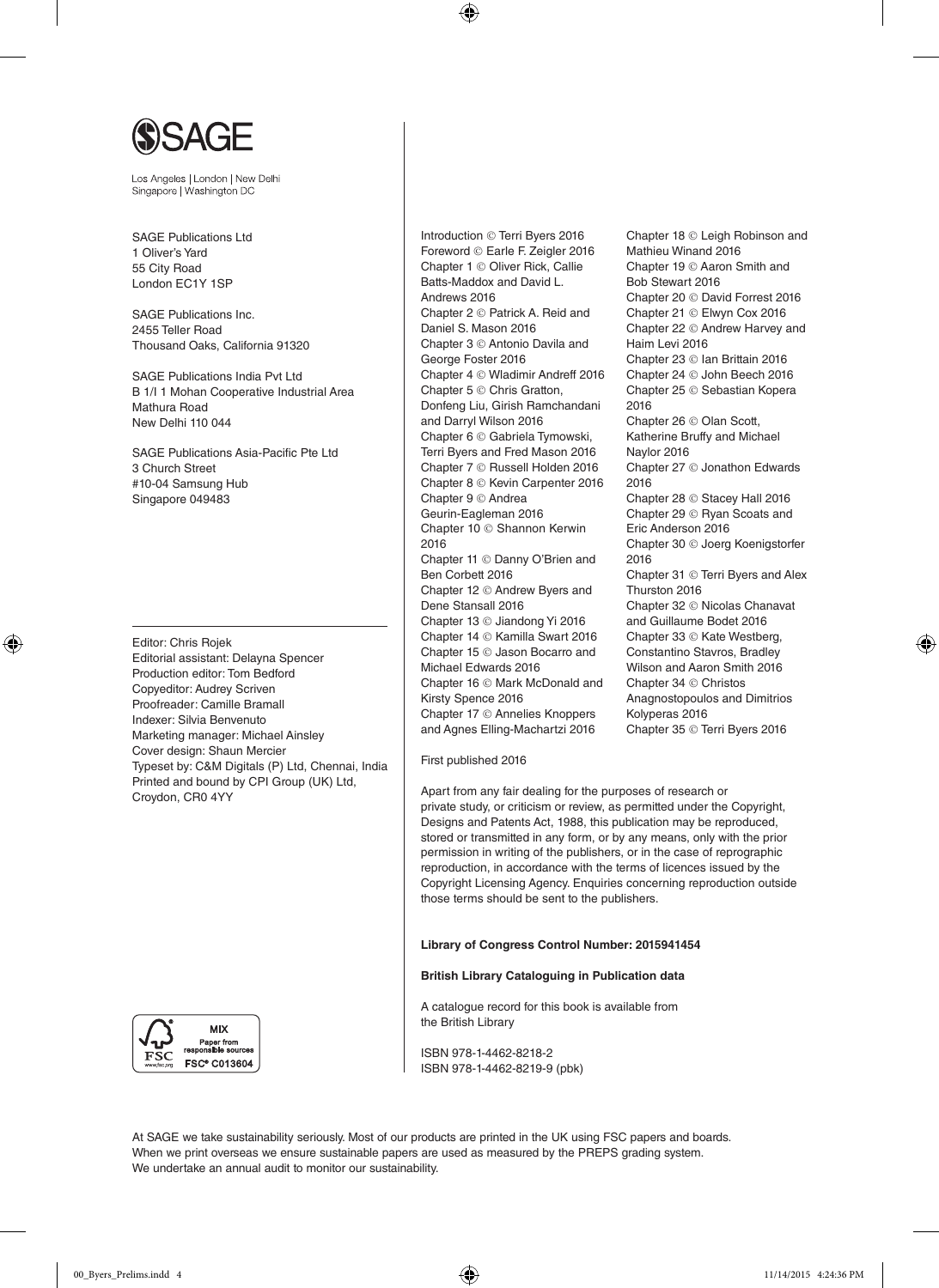# CORRUPTION IN SPORT WLADIMIR ANDREFF

 $\bigoplus$ 

 $\overline{\phantom{a}}$ Is the Olympic games safe from Asian match fixing gangs? (Inside the Games, 3 December 2013)

Tracking corruption in the Sochi Olympics. (ABC News, 29 January 2014)

Major Games: Let sport triumph, not corruption. (Transparency International, 5 February 2014)

## LEARNING OUTCOMES

4

Upon completing this chapter, students will be able to:

- **)**<br>
<br>
<br>
<br>
<br>
<br>
<br> • Understand how an economic analysis of sport corruption can inform sport managers about the multifaceted nature of the concept of corruption in sport.
- Understand how corruption distorts sporting outcomes, infringes the rules of the game, destroys outcome uncertainty, dampens sport credibility and undermines sport integrity.
- Discuss how corruption may be combatted in sport through prohibition, sanctions, regulation, taxation and coordination between these policy tools.

⊕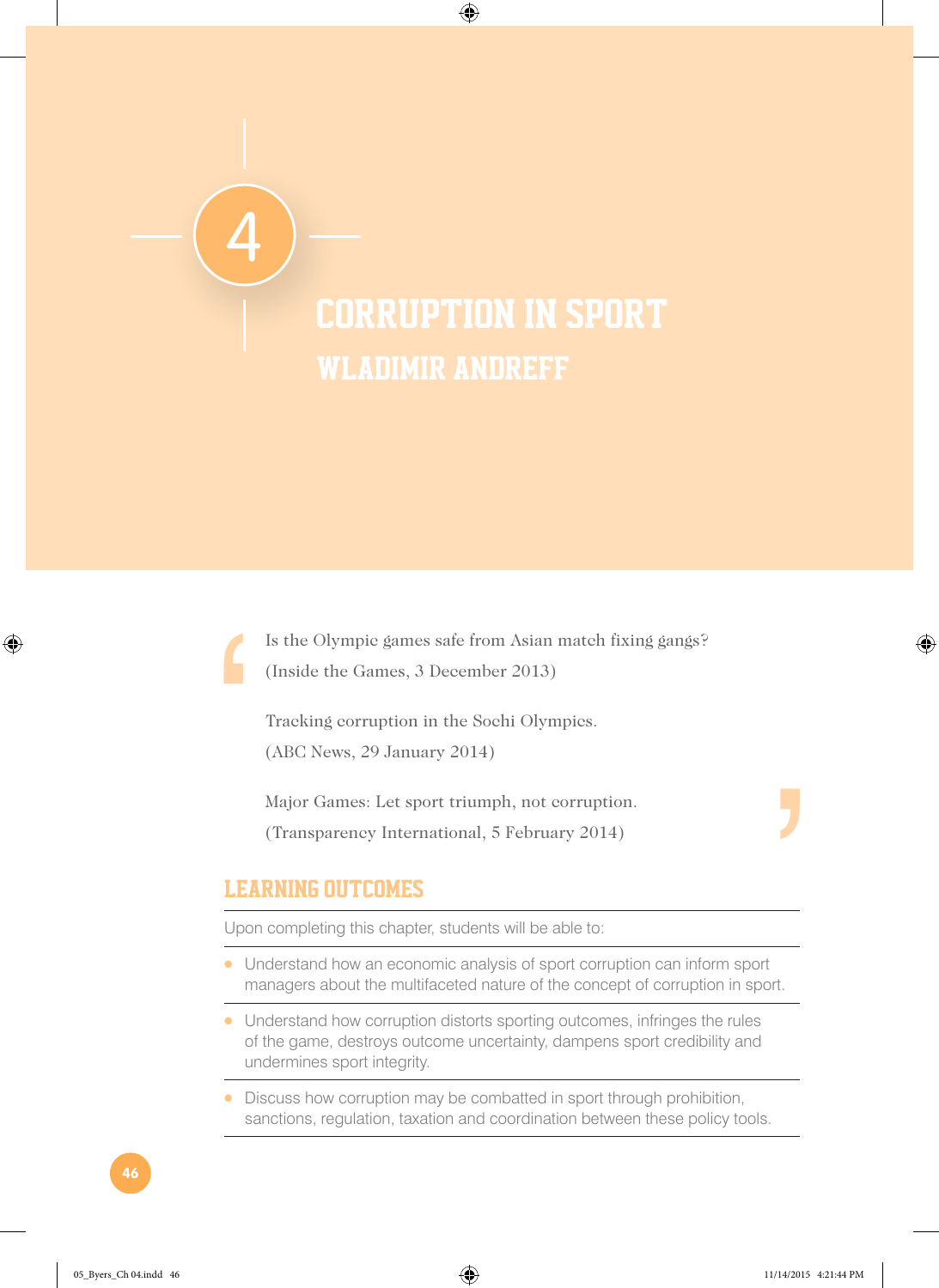# INTRODUCTION

Corruption in sport is understood as any illegal, immoral or unethical activity that attempts to deliberately distort the outcome of a sporting contest for the personal material gain of one or more parties involved in that activity (Gorse and Chadwick, 2013). From an economic standpoint, corruption in sport was initially meant to refer to any action that aims at and succeeds in earning money by distorting the outcome of sport contests by means of bribery/throwing a game for money or non-monetary compensation. Nowadays, corruption in sport has extended to other un**ethical** behaviors such as distorting the allocation of **mega-sporting events**, biasing decisions made by sport **governing** bodies and fixing bet-related matches. Corrupt sport dates back to the earliest centuries when sporting events emerged. Maennig (2006) reports documented cases of bribing competitors at the Olympic Games in 388, 332 and 12 BC. Corruption scandals have increased in modern sports, namely in boxing, US college basketball, South Korean, Swedish and Turkish basketball, English, Indian, Kenyan and South African cricket, French handball, Australian and English rugby, African, Asian, European and Latin American football, Japanese sumo wrestling, Austrian, Russian and Serbian tennis, South Korean volleyball, and Chinese and English snooker. With growing money inflows attracted into sport and the globalisation of the sports economy (Andreff, 2008; 2012a), nowadays corruption can plague, to some extent, any and all facets of sport business. Corrupt sport has become such a significant criminal **economic** activity that it deserves a deeper focus on the most global opportunity for corruption – sport betting scandals related to **match fixing**. With the emergence of online betting, the latter is the spearhead of borderline economic behaviour and, in many occurrences, of naked criminality, which is out of reach of both national governmental regulation and sanctions designed by national and international sport governing bodies.

⊕

# A TYPOLOGY OF SPORT CORRUPTION

A typology of corrupt sport is featured below that may be useful for understanding and preventing corruption. It starts with cases currently considered as *petty corruption* between sport insiders. In some cases, corruption operates without significant amounts of money, which is known as *barter corruption*. Corruption may also affect the highest *sport governing bodies*, with some well known cases illustrated. With increased inflows of money into sport, new forms of corruption emerged through first sport *betting scandals*. With economic and sport globalisation, global criminal networks entered the sport gambling business; now they organise match fixing on a wide scale related to *global online fraudulent sport bets*. In the face of huge international betting scandals related to match fixing, the enforcement of a *global taxation* levied on sport bets is recommended.

CORRUPTION IN SPORT **47**

⊕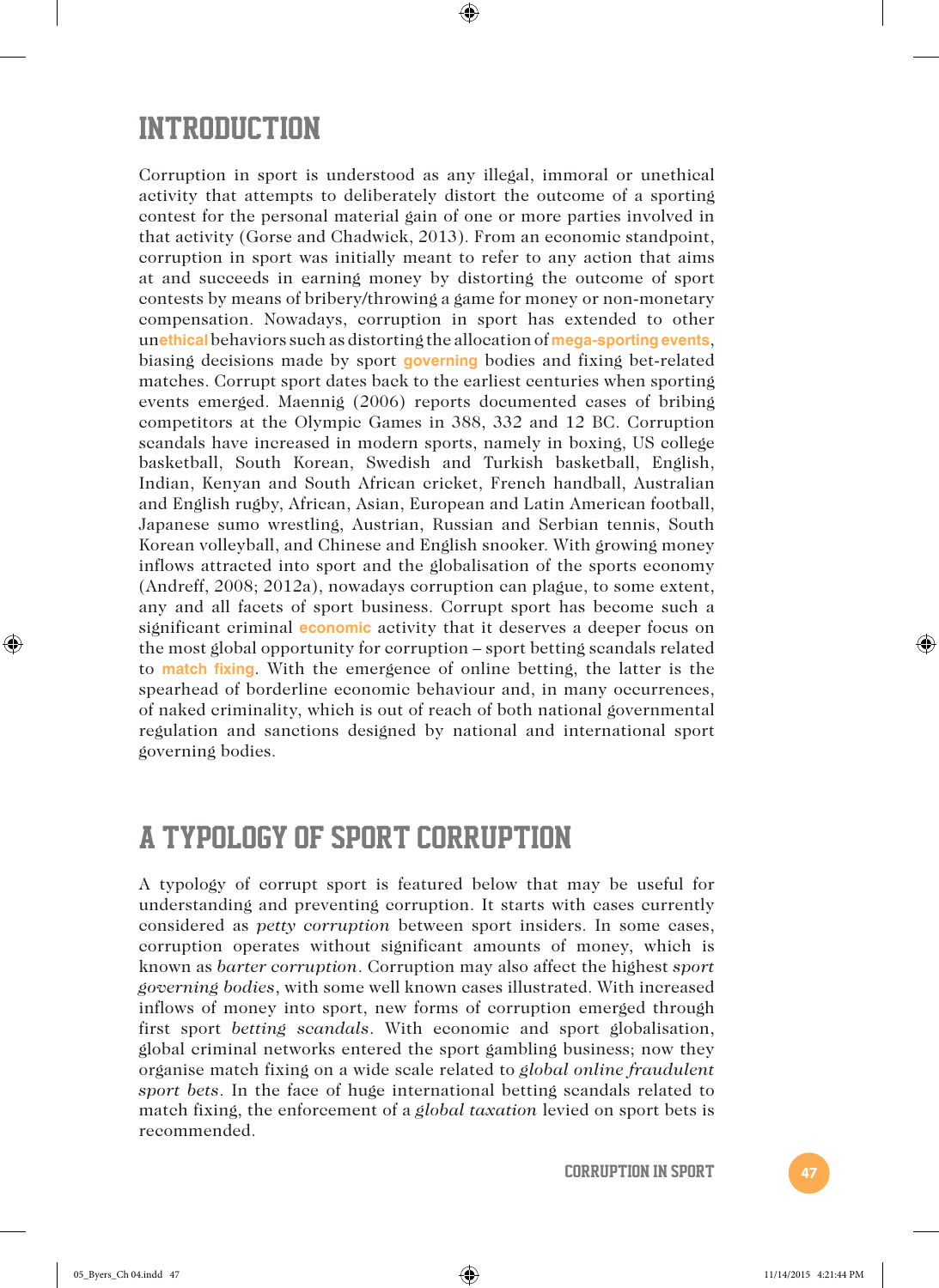## PETTY CORRUPTION: ON-THE-SPOT CORRUPTION BETWEEN SPORT INSIDERS

⊕

The most ancient type of corrupt sport is the one spontaneously emerging during the course of a sporting contest between two competitors or two teams. Competitor A bribes competitor B to let him/her win. Or perhaps competitor A would bribe opponent B to accept helping him/her to win in the face of a third opponent. Such on-the-spot corruption is not planned in advance and occurs when an opportunity of securing a win randomly appears in the progress of a sport contest. It is a sort of petty (as distinct from heavily criminal) corruption that distorts a sporting outcome without endangering anyone's life or creating a huge societal issue. For instance, in long-distance cycling races like the Tour de France, in some circumstances winning a stage happens to be bargained between two riders who finish ahead of the peloton, eventually with one rider bribing the other (Andreff, 2014). Caruso (2008) evidenced spontaneous cooperation between rivals in sport contests. In a football match, players from the two teams speak to each other – just like two cycling riders at the end of a stage – or simply signal to the opponents, by kicking the ball aimlessly and lazily, their willingness to exert less effort and fix the result. Such corruption usually involves monetary payments. Winning a Tour de France stage is bargained in the range of €100,000 with a variance depending on race circumstances and the type of (mountain or not) stage. This kind of corruption emerges between sport insiders (athletes/ players, coaches, referees, umpires and sport managers from the club level up to international sport governing bodies), and not one of the corrupt or the corruptors will operate from outside the sports industry.

# BARTER CORRUPTION: BUYING A SPORT WIN WITHOUT CASH

Another type of petty corruption between sport insiders works without money. In such barter corruption, an athlete or team A on the brink of being relegated downward in the sporting hierarchy, and thus in absolute need of a win, offers an athlete or team B a bribe to win; this bribe is not paid in cash but later on with some planned losses accepted by A in further matches against B. Barter corruption is difficult to detect since there is no money flow or material indices. A fascinating methodology consists of the creative use of existing data sources (Duggan and Levitt, 2002) to detect corruption in Japanese professional sumo wrestling. The incentive structure of promotion in sumo wrestling leads to gains from trading between wrestlers on the margins for achieving a winning record against their opponents. The authors show that wrestlers win a disproportionate share of the matches when they are on the margins. Increased effort cannot explain the findings. Match rigging disappears in times of increased media scrutiny. Wrestlers who are victorious when on the bubble lose more frequently than would be expected the next time they meet that opponent, suggesting that part of

**48 CONTEMPORARY ISSUES IN SPORT MANAGEMENT** 

♠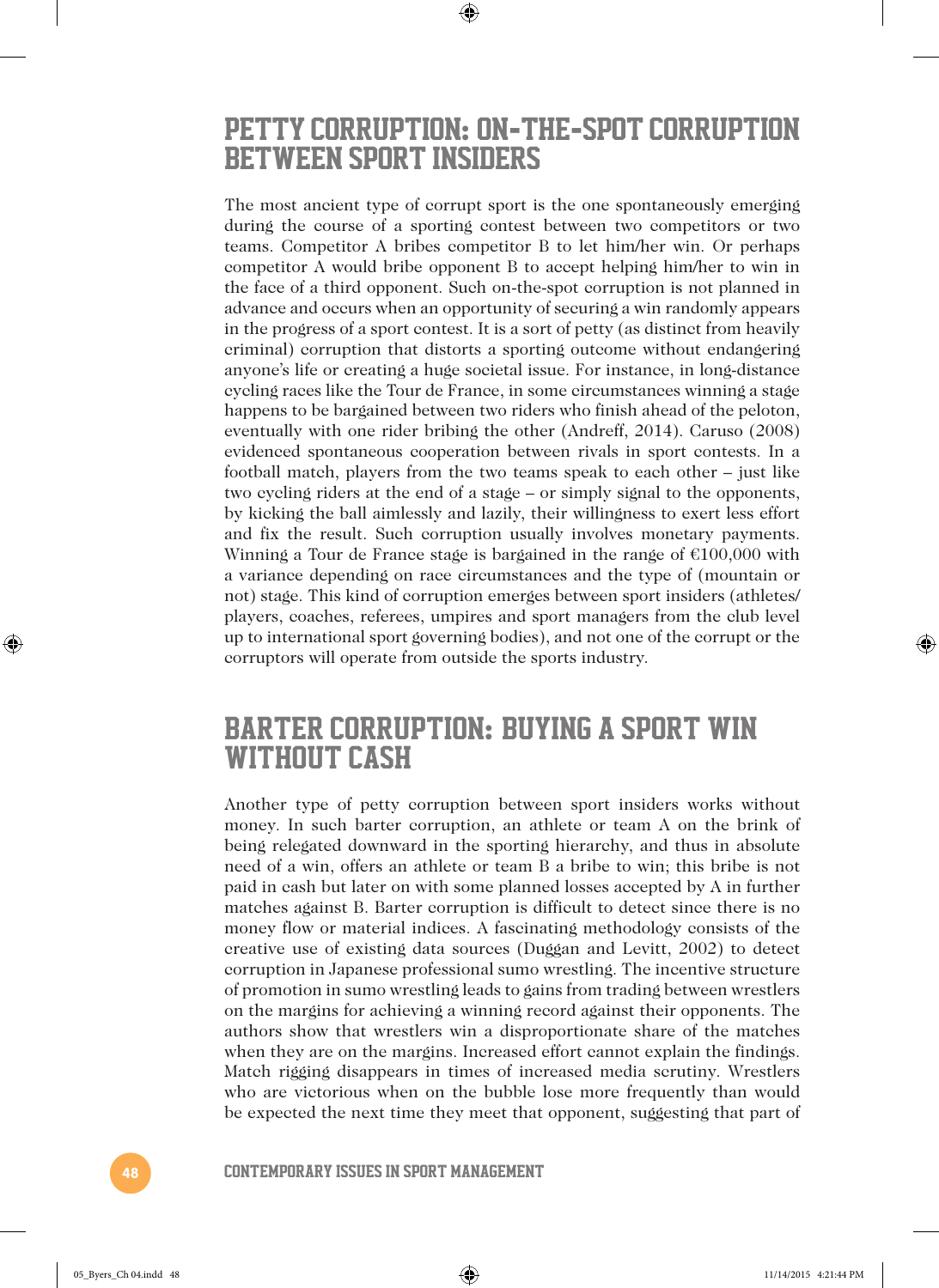the payment for throwing a match is a future payment-in-kind. Reciprocity agreements between stables of wrestlers appear to exist, suggesting that collusive behaviour is not carried out solely by individual actors.

 $\textcircled{\scriptsize{*}}$ 

## THINKING POINT 4.1

#### **Corruption in Japanese Sumo Wrestling with Payment-in-kind**

A sumo tournament involves 66 wrestlers participating in 15 bouts each. A wrestler who achieves a winning record (eight wins or more) is guaranteed to rise up the official ranking; a wrestler with a losing record will fall in the ranking. The critical eighth win results in a promotion rather than relegation. A dataset of over 64,000 wrestler matches (32,000 bouts) between January 1989 and January 2000 shows that 26% of all wrestlers finished with exactly eight wins compared to only 12% with seven wins. Distinguishing between match rigging and wrestler effort, a statistical analysis has shown an excess win likelihood of between 12–16% for wrestlers on the bubble. There is thus a significant probability that in a match involving a wrestler on the bubble, the two wrestlers will collude in favour of the former's win – this represents match rigging and corruption though without any immediate money at stake. If this assumption were to be correct, one must find some sort of compensation provided to the wrestler who colluded to lose the match.

The likelihood that the two wrestlers will meet again soon is high: in the dataset, 74% of the wrestlers who meet when one is on the margin for eight wins will face one another again within a year. From this comes a second statistical test that confirms collusion-corruption. The wrestler who was on the margins in the last meeting is statistically less likely to win than would otherwise be predicted. This statistical finding is consistent with the fact that part of the compensation for throwing a match is non-monetary and consists of the opponent promising to return the favour in the next meeting. Corruption here occurs with a paymentin-kind. The statistical evidence is that wrestlers who were on the bubble do much worse in the next meeting with the same opponent, losing 10% more frequently than would be expected, which is consistent with the match rigging hypothesis. In 2000, the Japanese press published articles where two former sumo wrestlers made public the names of 29 wrestlers they alleged to be corrupt and 14 wrestlers who they claimed refused to rig matches. The conclusion? A creative use of data can reveal the evidence of corruption (see more details in Duggan and Levitt, 2002).

# TOOLS FOR ANALYSIS

The Japanese Sumo Association attempted to eliminate the economic basis of match rigging in 2000 by changing the incentive structure for wrestlers on the margins; moreover the level of public scrutiny increased. Both changes

CORRUPTION IN SPORT **49**

♠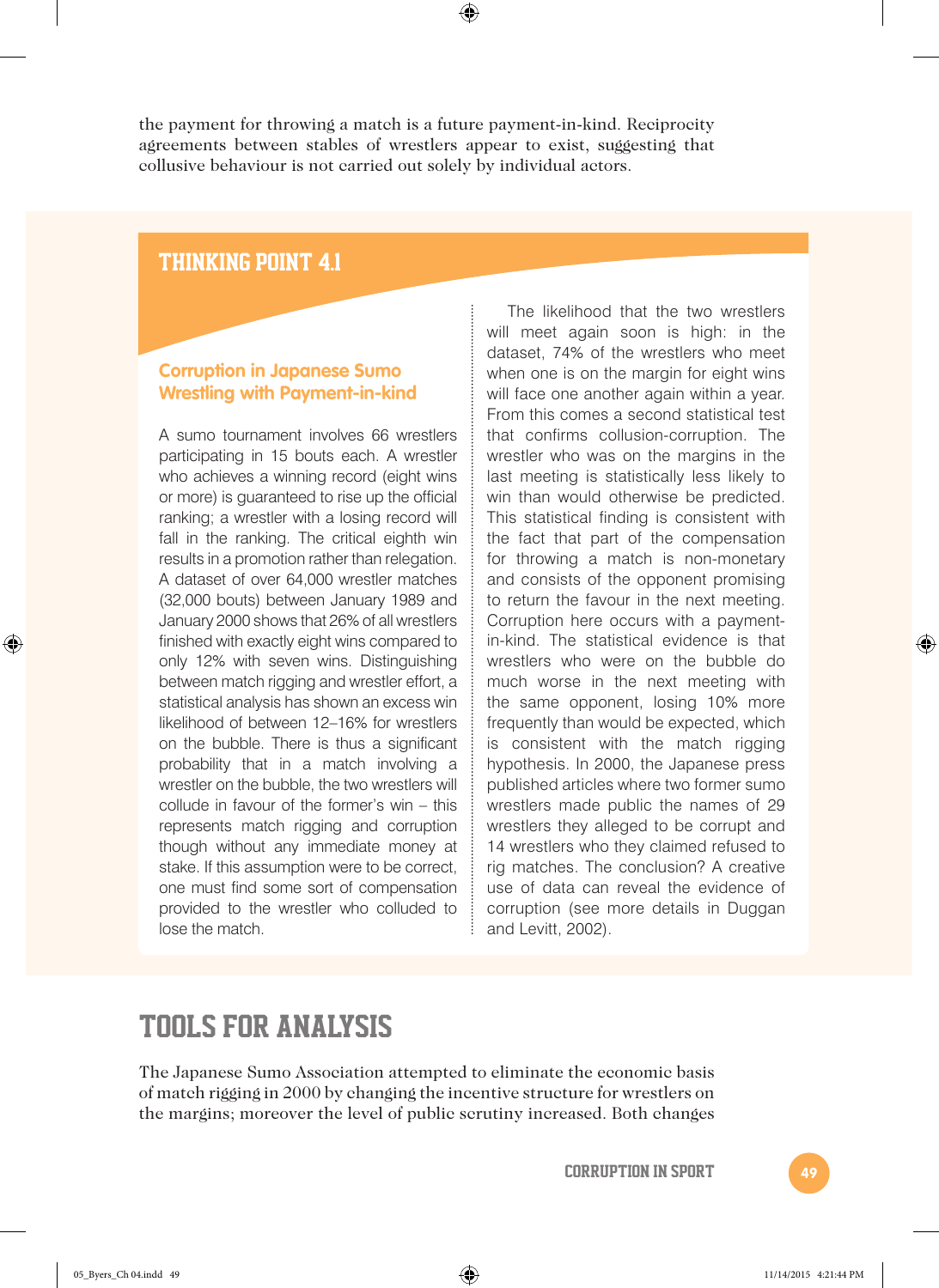led to a significantly lower number of rigged matches until 2003 (Dietl et al., 2010). However, from 2003 to 2006, the abnormally high winning probabilities of wrestlers on the margin in bubble matches reappeared, as well as their loss in the next match with the same opponent, with an abnormally high probability. This confirmed Duggan and Levitt's findings that the structure of promotion-relegation provides sumo wrestlers with incentives to rig matches. Comparable corrupt behaviour is *tanking* in US college basketball (Balsdon et al., 2007) or in closed leagues with a rookie draft system based on reverse-order-of-finish picks for new players entering the league. At a certain moment in the sporting season, some teams are no longer in contention for the play-offs; they then choose to deliberately underperform and unexpectedly lose games to go down the ranking and therefore improve their pick position on the reverse-order-of-finish draft. This sort of match rigging is called 'tanking', i.e. obtaining quality players at higher draft picks. As long as players are pressurised to throw games without monetary bribes, this is still barter corruption. All the types of corrupt sports that follow below to some extent involve sport outsiders, often termed 'corruptors' or 'criminals'.

⊕

The statistical detection of sport corruption is fascinating but it requires a detailed dataset that is not available across all sports. Moreover, the same creative use of data would not work with team sports since it is much more difficult or impossible to detect in statistics from a match between two teams where one of the players has thrown the match. However, once detected in this way, is corruption more credible than if detected through the emergence of a match-fixing scandal in the media? And even if it were to be convincing enough, the next question is: could a wrestler or a player be sued in a court for corruption only on the basis of such statistical evidence? These questions open new avenues for reflection and debate about sport corruption.

#### Action Learning

♠

● Could you imagine sport contests in which the competitors were not able to talk together and communicate in order to avoid petty corruption? Which ones? Are new communication technologies a hindrance or a facilitator to petty corruption?

In which sports (beyond sumo wrestling) do you think that a creative use of databases could be replicated in view of detecting barter corruption?

## CORRUPTION AT THE LEVEL OF SPORT GOVERNING BODIES

Corrupt sport insiders may belong to governing bodies. A major case in point happens to emerge when allocating mega-sporting events such as the Olympics and FIFA World Cup, or appointing someone to an honorary VIP position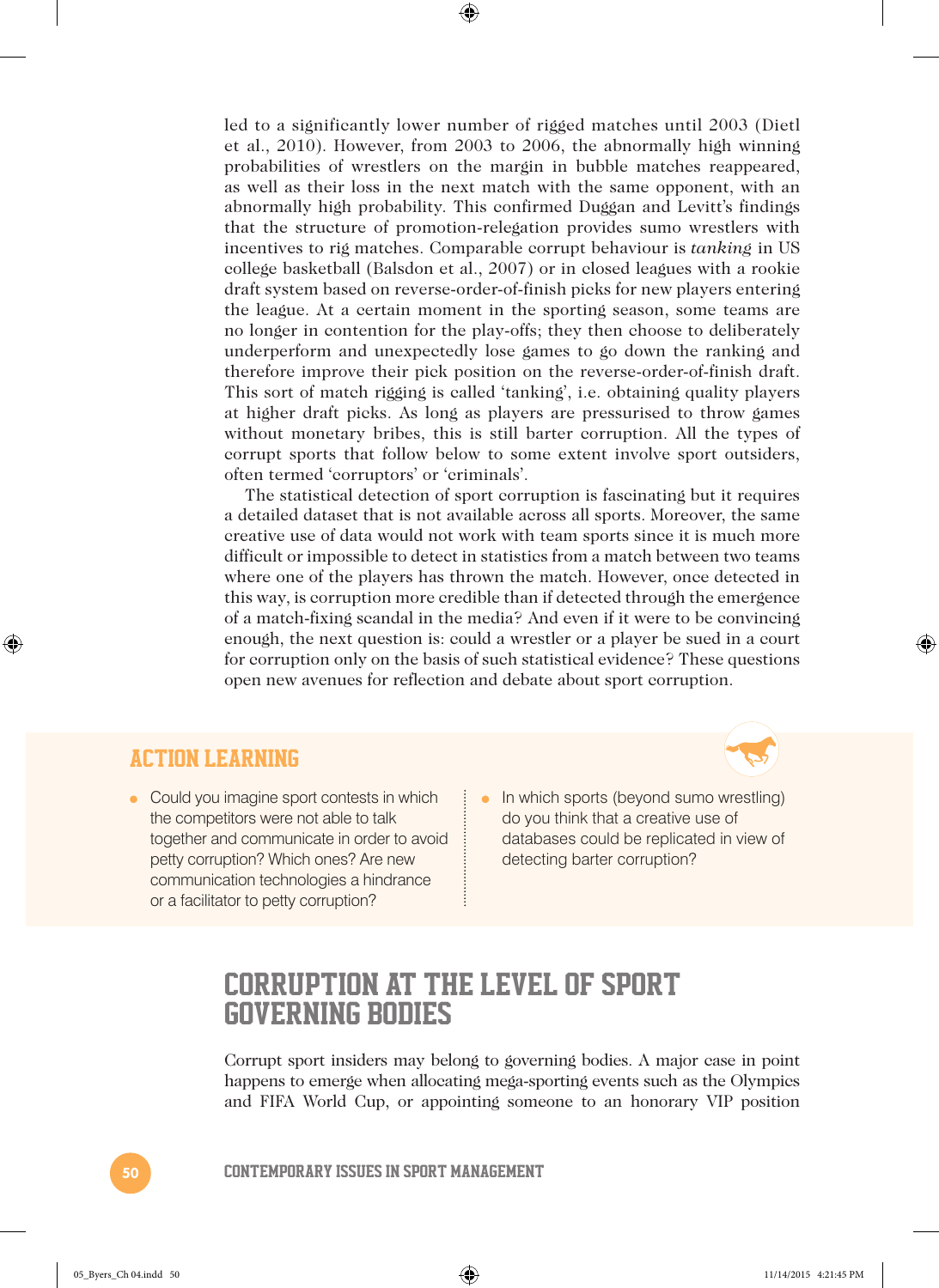in a sport governing body (Maennig, 2005). Widespread rumours about such corruption are numerous but difficult to verify empirically. Sticking to evidence unearthed after a report written by a FIFA general secretary, a complaint introduced to the court in 2002 accused the FIFA president of corruption and embezzlement as regards diverting funds toward some FIFA members, namely the incumbent presidents of CONMEBOL (the Latin American football confederation) and CAF (African football).<sup>1</sup> In the same vein, bribery was welldocumented when allocating the 2000 Olympic Games to Sydney. A peak of corruption was reached in the allocation of the 2002 Winter Games to Salt Lake City, to such an extent that it triggered a widespread reform of the International Olympic Committee (IOC) and the exclusion of IOC executive committee members in 1999. In 2010, FIFA suspended two executive members suspected to have sold their votes for allocating the 2022 World Cup to Qatar, and the Qatari president of Asia's football confederation (AFC) under the presumption of fraud. Executive members of sport governing bodies and government' ministers were also revealed to have participated in betting scandals in Taiwanese baseball (Lee, 2008).

⊕

#### Case Study 4.1

⊕

#### **Candidate Cities Bribing IOC Members for Votes**

Following huge growth in the number of candidatures for hosting the Olympics during the mid-1980s, candidate cities attempted to influence IOC members in ways that were ethically questionable. A fairly significant number of IOC members accepted favours from candidate cities or even demanded for themselves or their entourage valuable gifts of all kinds, study grants, free vacations and flight tickets, paid internships and jobs, or even cash. These practices were made public in the media as of 1986 when electing the 1992 Olympic cities, although they probably existed before that date (notably regarding the election of Seoul over Nagoya for the 1988 Games) but in a more undetectable way. Illicit embezzlements and bribes had already occurred in 1991 when Nagano won the bid over Salt Lake City for the 1998 Winter Olympics. Around the same time, suspicion fell on Robert Helmick, a former president of the International Swimming Federation and the architect of the Atlanta victory for 1996. The head of the 2000 Sydney candidature committee openly admitted various questionable aspects of lobbying, including the use of 'agents' in charge of obtaining votes or grants to African national Olympic committees awarded on the eve of the vote. The Sheridan Report published in 1999 also established that Sydney 2000 bribed VIPs to become the Olympic host city. In September 1993, just before the IOC cast its votes, the Australian Olympic Committee had offered AUS\$65,000 to two IOC members, the representatives for Kenya and Uganda.

CORRUPTION IN SPORT **51**

<sup>&</sup>lt;sup>1</sup>More about this case can be found in the book by Jennings (2006).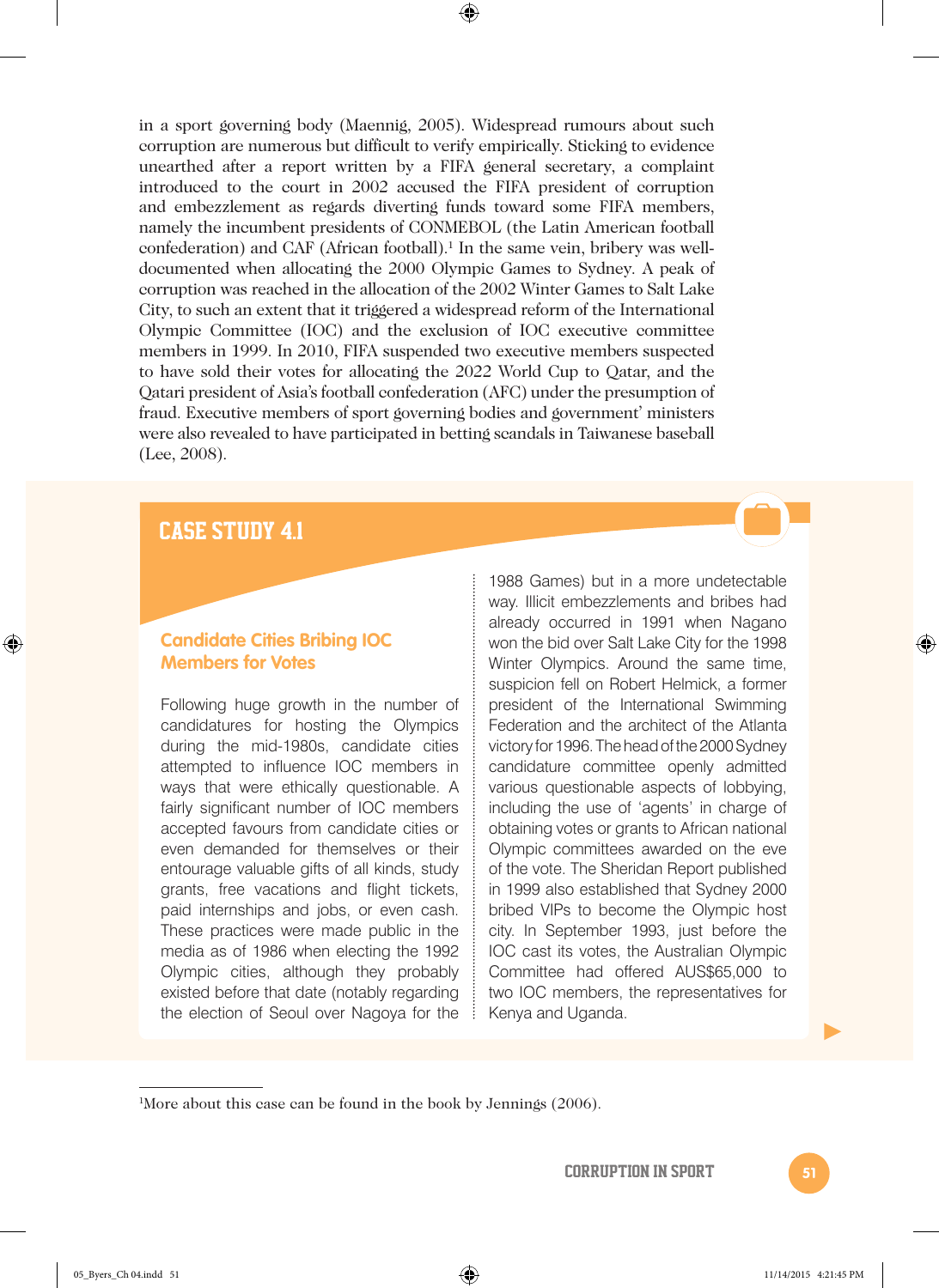Four enquiry commissions were created in 1999 regarding the attribution of the 2002 Winter Games, which came out with around 30 IOC members in office (out of 104) who were implicated to varying degrees in vote rigging. Four of them resigned of their own accord, 10 were officially reprimanded with varying degrees of severity and around 10 were called into question by the media but escaped any form of action by the IOC. The six excluded IOC members were Augustin Arroyo (Ecuador), Zein el-Abdin

Gadir (Sudan), Sergio Santander Fantini (Chile), Jean-Claude Ganga (Congo), Lamine Keita (Mali) and Paul Wallwork (Samoa). The infamous Mr Kim Un-yong (South Korea), a former President of the International Taekwondo and Judo Federations, and a former IOC Deputy President, was censured in 1999 and eventually resigned in 2005, under strong pressure. Unveiling naked corruption has triggered a reform of the IOC attribution rules (for more details, see Chappelet and Kübler-Mabbott, 2008, and Andreff, 2012b).

## TOOLS FOR ANALYSIS

The question here is whether the reform of IOC attribution rules was enough to put a brake on corruption. According to Chappelet and Kübler-Mabbott the changes were going in the direction of improving IOC governance. Nevertheless, rumours were still circulating about corruption in the course of the attribution process of the 2014 Winter Games to Sochi and 2016 Summer Games to Rio de Janeiro. What would happen if Doha were to be a candidate to host the Games in the near future? Is there any way out from this third type of corruption? As suggested in Andreff (2012b), the first step would be to change the allocation mode for global **mega-sporting events**. One option could be to design a rotation rule across continents and countries to host a given mega-sporting event – FIFA has taken a step forward on this path since the attribution of the 2002 World Cup to two Asian countries, then to South Africa in 2010. However this may not be enough as a corruption-hedging recipe. Another more radical option would be to uproot corruption in the allocation of mega-sporting events with a new regulation that weeds out city candidatures. This would consist of fixing once and for all a single site for each such event (as Greece unsuccessfully suggested with Olympia for the 1996 Summer Games). However, one would suspect that such an option would be resisted by the IOC as well as multinational companies for the sake of their own private financial interests and revenues.

⊕

## Action Learning

- How do you understand the relationship between corruption and the quality of governance in sport governing bodies?
- Should the latter be submitted to a regular or permanent auditing of their decisions and expenditures?

♠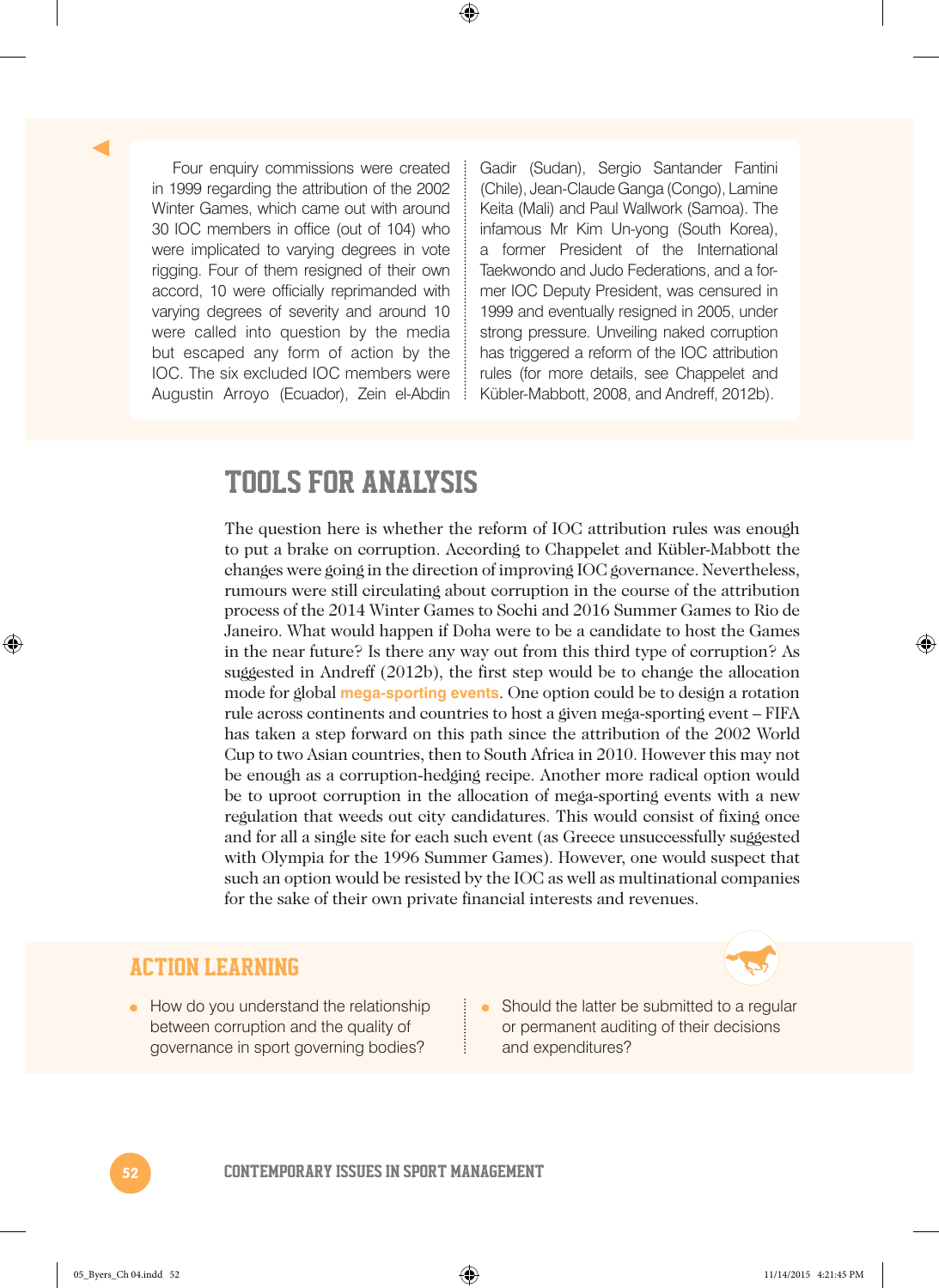## BETTING SCANDALS AND POINT-SHAVING: THE ADVENT OF MAJOR FRAUDS

⊕

Before sport economic **globalization** and online betting, a major opportunity for corrupt sport to emerge was already present in sport gambling, which provided an opportunity for fraud since it created an incentive to lose a sport contest through match fixing in the hope of making money against the likelihood of a sport performance. The 1964 betting scandal in British football is a case in point. The Italian black market for football bets – *Totonero* – developed alongside the official and controlled *Totocalcio*; some matches were usually rigged in relation to *Totonero* betting. More recently, AS Roma was found to corrupt referees in 1999. The *Calciopoli* case in the 2000s revealed significant referee corruption. In 2006 some of Juventus Turin's managers were convinced of rigging 18 matches by corrupting referees, and the club was then relegated for this (see Case Study 4.3 below). In 2011, the justice system revealed that 47 individuals in the *Calcioscomesse* case, including some criminals from outside football, had developed an entire system of illicit bets related to match fixing in the *Serie B* (second division) and *Lega Pro* (third division). In Spanish and Portuguese football in 2004, and in Brazilian football in 2005, several club managers and referees were arrested and sued for organising fix-related bets. The Japanese *yakuzas,* which control the baseball betting system, are also known to fix matches. Even in the German *Bundesliga*, a referee, Robert Hoyzer, received a jail sentence for having rigged matches in 2004 whereby he himself was betting on the results along with Croatian punters and criminals. All of this created a base for global betting networks connected to match fixing that then emerged subsequently.

In North America, point-shaving is a specific kind of corrupt sport in which an athlete is promised money in exchange for an assurance that the team will not cover the point spread. The corruptor then bets on that team's opponent and pays the corrupt player with proceeds from a winning wager. Few cases of point-shaving have been documented. However, the practice has been found to be widespread in National Collegiate Athletic Association basketball by comparing bet and game outcomes with those in professional sports (Wolfers, 2006). In examining 44,120 men's college basketball games played between 1989 and 2005, Wolfers offers evidence that point-shaving occurs far more frequently than previously believed and estimates that at least 1% of games involve gambling corruption. Borghesi's (2008) results suggest that unusual patterns previously suspected to be indicators of point-shaving are ubiquitous throughout sports and unlikely to be caused only by corruption. Line shading by sports bookmakers may explain the anomalies in game and bet outcome distribution as well. Legal and illegal gambling markets are thus intertwined because illicit bookmakers often balance their positions by placing bets at legitimate sports bookmakers.

♠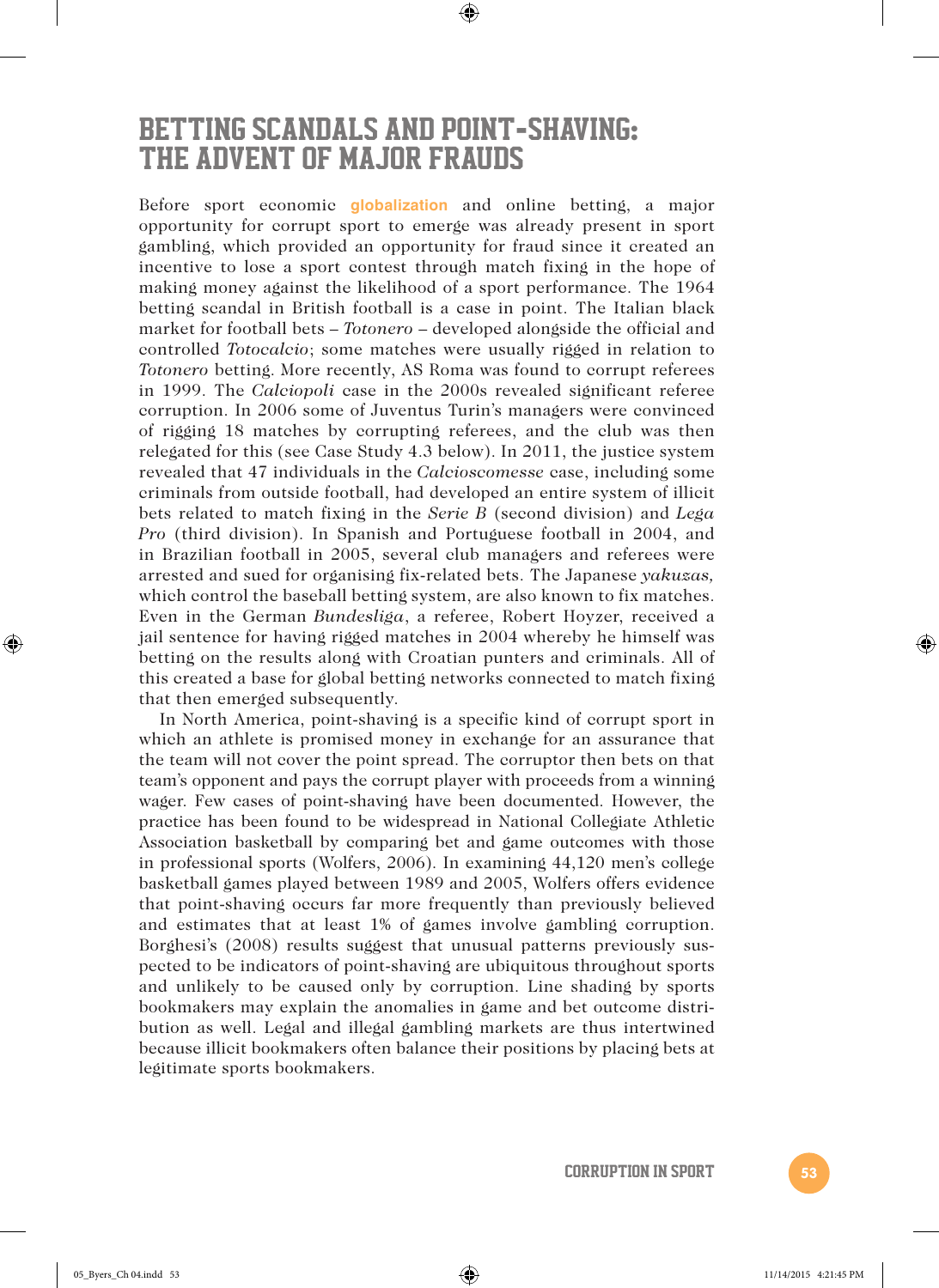## Case Study 4.2

#### **Referee Match Rigging in Italian Football Serie A**

Rigging a match plays a crucial role in its outcome. For example, in the 1994–1995 championship, one minute before the end of a Juventus–Brescia match, the referee offered a non-existing penalty to Juventus. In Italian *Serie A*, the assignment of referees was extremely complex and highly discretionary. Matches were classified on different : and journalists during the 2004–2005

levels (the so-called *griglie*) depending on their importance for the championship final outcome. Many referees in each *griglia* were selected on the basis of (non-publicly) evaluating their past performance. In May 2006, a major scandal was uncovered by Italian prosecutors after tapping phone conversations as part of an investigation at Juventus with regard to the 2004–2005 football season. They found that the general manager of this football club, Luciano Moggi, had had a great deal of contact with referees, football federation officials

|                          | <b>TABLE 4.1</b> Matches likely to have been rigged by Juventus managers before |  |  |  |
|--------------------------|---------------------------------------------------------------------------------|--|--|--|
| the $2004 - 2005$ season |                                                                                 |  |  |  |

 $\bigoplus$ 

| <b>Season</b> | <b>Match day</b> | <b>Match</b>        | <b>Result</b> | <b>Rigged episode</b>         |
|---------------|------------------|---------------------|---------------|-------------------------------|
| 1994-1995     | 18               | Juventus-Brescia    | $2 - 1$       | Last minute irregular penalty |
| 1996-1997     | 20               | Juventus-Perugia    | $2 - 1$       | Perugia was denied penalty    |
| 1997-1998     | 3                | Juventus-Brescia    | $4 - 0$       | Brescia was denied penalty    |
| 1997-1998     | 11               | Juventus-Lazio      | $2 - 1$       | Penalty for Juventus          |
| 1997-1998     | 19               | Juventus-Roma       | $3 - 1$       | Referee favours to Juventus   |
| 1997-1998     | 21               | Juventus-Sampdoria  | $3 - 0$       | Inexistent goal for Juventus  |
| 1997-1998     | 25               | Juventus-Napoli     | $2 - 2$       | Referee favours to Juventus   |
| 1997-1998     | 30               | Empoli-Juventus     | $0 - 1$       | Empoli was denied a goal      |
| 1997-1998     | 31               | Juventus-Inter      | $1 - 0$       | Inter was denied penalty      |
| 1999-2000     | 33               | Juventus-Parma      | $1 - 0$       | Parma was denied goal         |
| 2001-2002     | 3                | Juventus-Chievo     | $3 - 2$       | Penalty for Juventus          |
| 2001-2002     | 14               | A.C. Milan-Juventus | $1 - 1$       | Penalty for Juventus          |
| 2001-2002     | 15               | Inter-Chievo        | $1 - 2$       | Inter was denied penalty      |
| 2002-2003     | 17               | Chievo-Juventus     | $1 - 4$       | Two penalties for Juventus    |
| 2002-2003     | 20               | Juventus-Empoli     | $1 - 0$       | Penalty for Juventus          |
| 2002-2003     | 29               | Juventus-Roma       | $2 - 1$       | Penalty for Juventus          |
| 2003-2004     | 10               | Modena-Juventus     | $0 - 2$       | Referee favours to Juventus   |
| 2003-2004     | 16               | Sampdoria-Juventus  | $1 - 2$       | Referee favours to Juventus   |
| 2003-2004     | 24               | Brescia-Juventus    | $2 - 3$       | Referee favours to Juventus   |

#### **54** CONTEMPORARY ISSUES IN SPORT MANAGEMENT

⊕

◈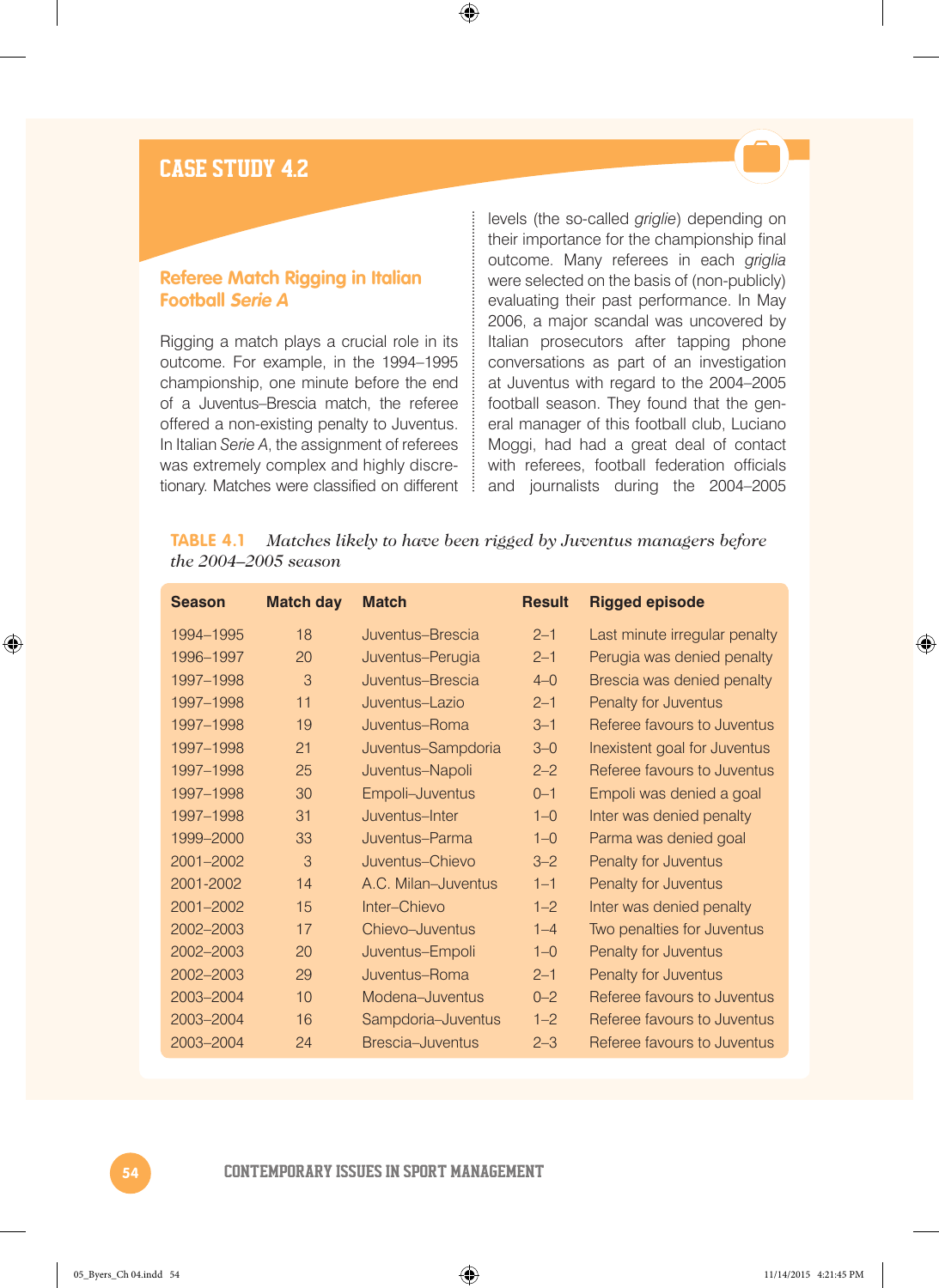championship, won by Juventus. These contacts were finalised to rig matches by choosing referees favourable to Juventus. Referees were then selected by a team of former referees with whom Moggi had extensive phone conversations.

⊕

The tricky strategy used by Moggi was to ask referees to give a red card to the most important players on a rival team during the match directly before the rigged match in order to minimise the risk of a loss or a draw in the latter. For instance, Jankulowski was given a red card for futile reasons in the Udinese–Brescia match, and consequently missed the following match he should have played against Juventus. Thus the rigged match resulted in a seemingly 'fair' outcome despite the fact that one or two key players were out of the game and this could have significantly affected the result. In other cases, the referee in matches under investigation offered a penalty kick or neglected an offside presumably in favour of one team. In all of these occurrences, tapped phone conversations certified direct contacts between the managers of the corrupting team, the official selecting referees and sometimes the referees themselves. Corrupting managers were threatening to destroy referees' reputations if they had not complied with their requests.

A total of 78 matches (i.e. about two fixtures per week) were likely to have been

rigged. These did not only involve Juventus, but were also mostly in favour of Juventus since they were favourably conditioning the outcomes of other Juventus matches. Other teams involved in the scandal were A.C. Milan, Fiorentina, Lazio and Reggina. A.C. Milan was accused of having influenced the assignment of linesmen for its match against Chievo Verona in April 2005, while Fiorentina's owner and Lazio's chairman were accused of having used a match rigging method similar to Moggi's for referee designation. The Italian Football Federation decided that Juventus should be relegated to *Serie B* (second division) with a nine-point deduction for the 2006–2007 championship; the sanctions were eight points for A.C. Milan; 15 points and exclusion from the Champions League for Fiorentina; three points and exclusion from the UEFA Cup for Lazio; and 15 points for Reggina. Very low pecuniary sanctions were sentenced to those managers presumably involved in match rigging. Moggi was fined €30,000, while his annual wage with Juventus at that time was in the range of €2.7 million. Most of these sanctions had small effects on the involved teams' budgets. Effectively it was the fans of those teams caught for corruption who were *de facto* the major losers since their favourite team was relegated (for more details see Boeri and Severgnini, 2008).

## TOOLS FOR ANALYSIS

The aforementioned telephone calls were tapped as part of an investigation into the use of doping by the Juventus team. Sport corruption is often unveiled only by chance. Referee assignment is the weakest link in the sport chain which is targeted by corruptors. Sport insiders must always be involved for sport corruption to operate smoothly. Thus the cure, if any, must be applied first within the sport movement itself. A question then arises: are the abovementioned sanctions harsh enough to prevent sport corruption from being ♠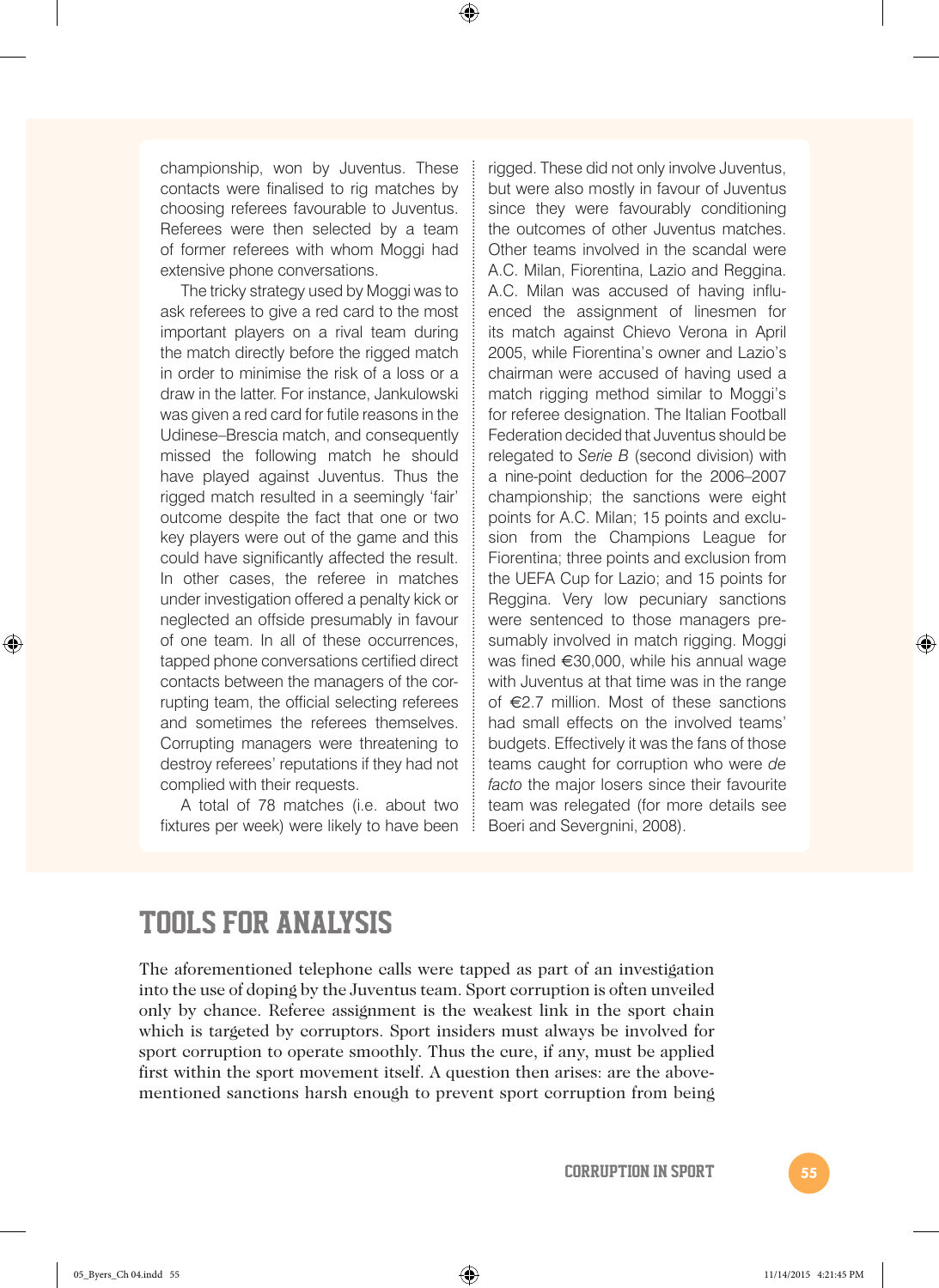a revolving process? Juventus's relegation was a rather significant sanction but its effect was not long-lasting as the team was promoted the next year in *Serie A*. And what of the fine of 0.01% of the corrupting manager's annual revenue? Why not envisage a life-ban for the corruptors and corrupt from the football world to uproot corruption? Short of lifelong sanctions, match rigging had been virulent in (Italian) football even before 2004–2005 (see Table 4.1).

⊕

## Action Learning

● Is it conceivable to prohibit sport betting for the sake of sport integrity? Would not such a prohibition be frustrating to consumers – those who

were keen on or attracted to betting? And would not such prohibition fuel even more illegal activity in the sport gambling market?

## MATCH FIXING-RELATED BETS AND GLOBAL ONLINE FRAUDULENT SPORT BETTING NETWORKS

Globalisation has brought about increased **economic competition** in the sport gambling market due to both the internet and market deregulation. Punters now have direct access to foreign bookmakers, while the gambling business must be liberalised under pressure applied by international organisations such as the World Trade Organization (WTO) or European Union (EU). The volume of sporting bets has skyrocketed, along with the opportunities for fraud (Forrest et al., 2008). With globalisation came product differentiation in the bets offered, such as live **betting** (currently 60% of all placed bets), in-play betting, handicap betting, spread betting, proposition betting and betting exchanges, all of which encompass new risks. As a result, frauds often materialise in spot fixing instead of match-outcome fixes.

Match and spot fixing has become the most widespread form of corrupt sport in recent years. Fraudulent networks of punters and criminals rig matches by bribing players or referees or place bets on the fix via the internet. Despite the surveillance of 30,000 games per season in 43 European football leagues, such corrupt business is skyrocketing: in 2011 about 10% of matches were felt to be suspicious, while in 2012 about 700 games were found to be rigged, primarily in lower professional divisions. Many of these fraudulent networks are based in Asia, namely China, Malaysia, Singapore and the Philippines, where betting outlays are not limited, and in some central Eastern European countries. Interpol dismantled 272 of such irregular bookmakers in 2007, arrested 1,300 people suspected of organising bets on fixed matches in Asia and seized US\$16 million in cash in 2008. Before cracking down on these networks, Interpol assessed the volume of irregular bets at \$1.5 billion. Talk of corrupt sport in 2013 cannot avoid focusing on **match fixing** connected to irregular betting.

#### **56** CONTEMPORARY ISSUES IN SPORT MANAGEMENT

♠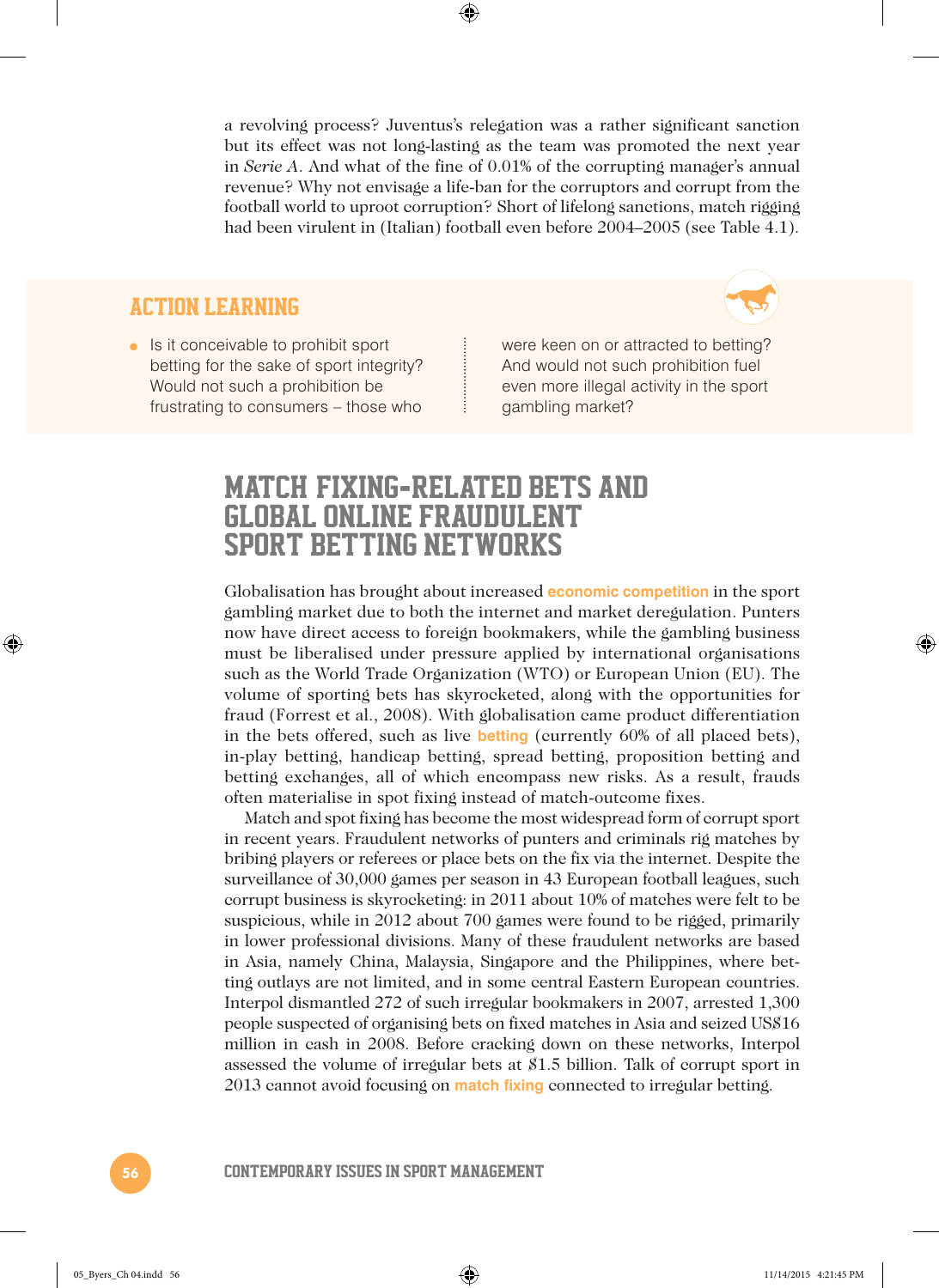By the 1960s, with a growing interest in football and an increased demand for bets, a second form of betting was introduced with football pools or Toto-betting: all bets placed were pooled and the winners shared the money between them less charges. Thus the fixtures and results were utilised by a growing number of independent betting providers and the football property rights were moderately attenuated. In the twenty-first century, with football globalisation and the invention of the internet, a third type of betting emerged with betting platforms: anyone can offer a bet on any game in the world and punters can take up the bet and bet against it by choosing from the various products mentioned above in the sport betting market. National betting regulation can be easily circumvented through global online betting possibilities. Today the fixtures and results are used by so many providers that football property rights are completely attenuated (Dietl and Weingärtner, 2012).

⊕

Then there is the over-use of those public goods which consist of football fixtures and results, and as for any public good the variable cost of offering a single new bet is negligible, i.e. close to nil. Coupled with new sport-betting products, this has resulted in explosive market growth, with the situation becoming uncontrollable for football. This extensive usage of a public good by the gambling industry, and the possibility of betting high sums, increase the likelihood of match fixing. The direct cost of prevention and investigation against match fixing grows and by the same token the indirect cost of more frequent betting scandals rises. This new analysis ends with examining various solutions for football getting rid of these external costs for fix-related betting.

#### Case Study 4.3

⊕

#### **The Match Fixing Technology of Gambling Corruptors**

The journalist and academic Declan Hill has spent over 10 years getting close to and observing from within some of the match fixing networks operating in soccer; the outcome has been his famous book *The Fix* (Hill, 2008). He inferred from this long-lasting experience a sort of check list of all that a gambling network has to do to successfully fix a match and pocket a huge amount of money from betting on the fix.

Let us call it the five-stage technology of successful bet-related match fixing.

*Stage 1: Access*. The first problem that confronts a gambling corruptor is how to gain access to the players or the referee. The easiest access is to be a soccer insider working with a league, a club or some governing body. Otherwise a second method of ensuring access to players relies on 'runner-arranged contacts'. Corruptors have to employ 'agents', known as 'runners', to access players or referees.

*Stage 2: The set up*. There are two options here. In some highly corrupt Asian leagues, corruptors will use a fast and direct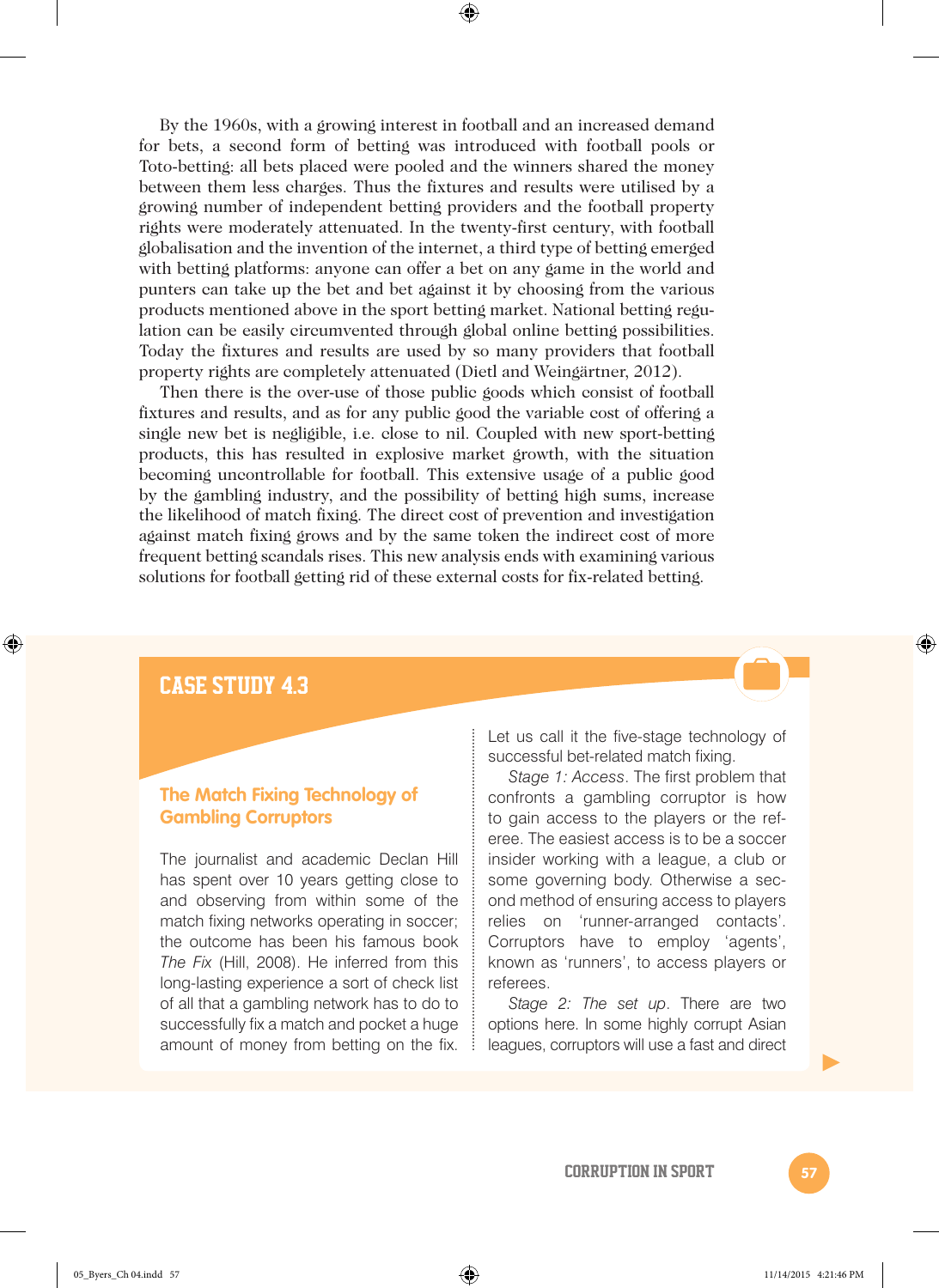approach (for instance, a telephone call) to the targeted player or referee. In leagues with low corruption, corruptors face a more difficult job. A counterfeit intimacy method must often be implemented. The idea is to find a player/referee weakness (he likes drugs or expensive watches or blonde prostitutes, etc.) and then exploit it to compromise the targeted match fixer. Once the latter has accepted gifts or money, he is ripe for corruption.

*Stage 3: Calling the fix*. Since the ultimate goal of fixing is profit maximisation two fixes must go together: fixing the game and fixing the gambling market. To fix the latter corruptors have to find out the spread of the betting market and place the bet that will ensure the greatest profit. They must also make completely sure that players will deliver that result by following their instructions. In the gambling market, corruptors will usually not place a bet in their own names, and will preferably use third parties known as 'beards', 'mules' or 'runners'. Technically there are many ways of legally

rigging the betting market, while some other possible methods are dishonest and fraudulent; corruptors must choose the most appropriate method each time. Finally, it is crucial that corruptors signal to the corrupt players or referees what is to be done on the pitch without attracting any attention, and then give a signal that they have understood (for instance, shooting the ball offside or into the corner, etc., with live betting).

⊕

*Stage 4: Performance*. For the most part, players do not perform fixes by deliberately losing matches. They simply underperform at the appropriate time in the game to achieve the desired result, or referees take a wrong decision as if it were a slight mistake in judgement.

*Stage 5: Payment*. Over 70% of the payments to corrupt players in gambling fixes are in cash, often in stepped amounts. An initial symbolic payment settles the deal that a player will take part in fixing a match. The main payment is reserved for after the match once the fix has been achieved (for more details see Hill, 2009).

## TOOLS FOR ANALYSIS

The **technology** of match fixing related to betting is rather sophisticated. In practice, a corruptor cannot operate alone through the five aforementioned stages. Thus corruptors act within hidden networks that are not easy to detect. Nowadays, sport corruption is far removed from initial petty corruption and has reached a high degree of networking and organisation. Since it is not possible to put a policeman on the tail of any potential match fixer, and even less so for potential fraudulent gamblers, combatting this last type of sport corruption therefore requires sophisticated technology (i.e. electronic surveillance to instantly check unbelievable odds) and coordination between a network of various international organisations. In recent years increasing cooperation has been apparent in the fight against betting-related match fixing, namely between the United Nations (UN), the Council of Europe, the EU, Interpol and Sport Accord. Would this be enough to detect such sophisticated match fixing? Alas not, because as you will have noticed a sport insider (player, referee) must always be involved as a

**58** CONTEMPORARY ISSUES IN SPORT MANAGEMENT

♠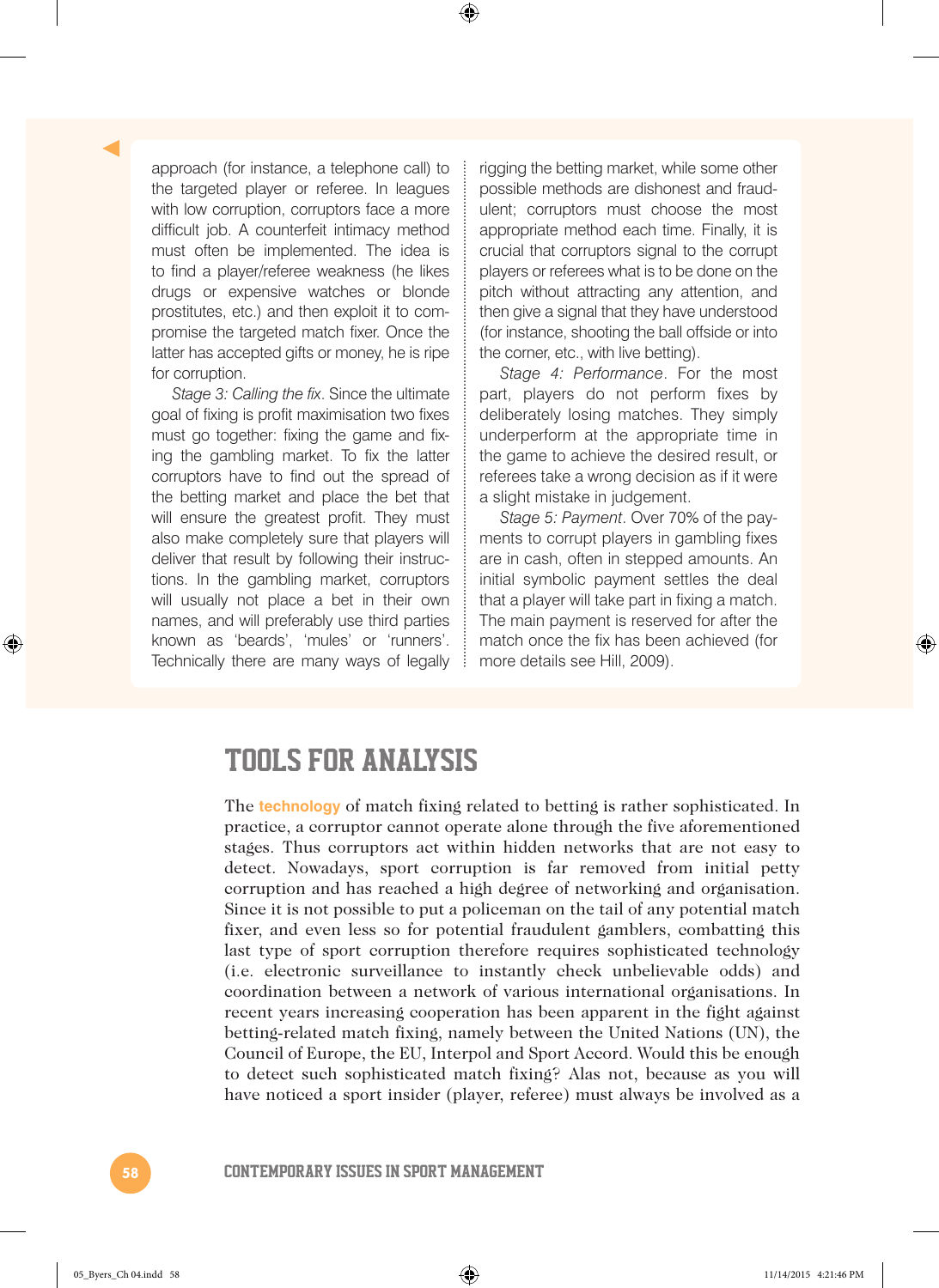match fixer: in practical terms a fix cannot materialise without some active participation from inside the sport. Thus combatting match fixing must come first and foremost from within the sport movement's governing bodies as they have obviously not done enough so far.

⊕

## Case Study 4.4

#### **Some Football Leagues are More Affected by Match Fixing than Others**

Following on from Declan Hill's works, a Fixed-Match Database (FMD) has gathered evidence about 301 fixed matches in 60 different countries and 55 different soccer leagues and cup games; data are structured along with 39 quantitative and qualitative variables. A second database (FMD2) only selects 137 games with the highest degree of certainty that a fix actually occurred. Next, these games were matched with a randomly selected control group of 130 honestly played games. From this comparison, the aspects that point up widescale match corruption are: leagues marked by high relative exploitation of players (low wages, non-payment of wages); an expectation of official corruption; and the presence of large illegal gambling networks. Country ranking on the World Bank's Corruption Perception Index (CPI) does not affect the presence of high levels of match fixing in the country. Singapore, ranked fifth in the CPI index, has a soccer league that suffers from high levels of corruption, as do countries like Vietnam, which is ranked 106 places below it on the CPI listings. Some leagues defend their product quality by actively sanctioning players or coaches who suggest that any match corruption may be going on. On the other hand, some football associations themselves may be corrupt organisations (e.g. those in Colombia or Brazil).

From the database, it is also possible to pinpoint who has detected match corruption. The largest number of fixes (42%) was revealed by police investigations. Confession by a participant in the media and independent media investigations represent about 18% each in total detection. Outside confessions make up slightly over 10% of detection occurrences. One finds betting patterns, and spectators below 5%, and the football association administration at only 2%. This confirms that most football associations do not publicise corruption cases, and on the contrary attempt to blur or hide them. If transparency is not present this always facilitates and triggers extensive corruption (for more details see Hill, 2010).

# TOOLS FOR ANALYSIS

One variable of course does not appear on the database, i.e. the overall inflow of money at stake in each federation-fixed match. The richer a federation is the higher the probability of attracting corruptors and criminals drawn by the apparently unlimited amount of money on tap. The greatest numbers of

CORRUPTION IN SPORT **59**

♠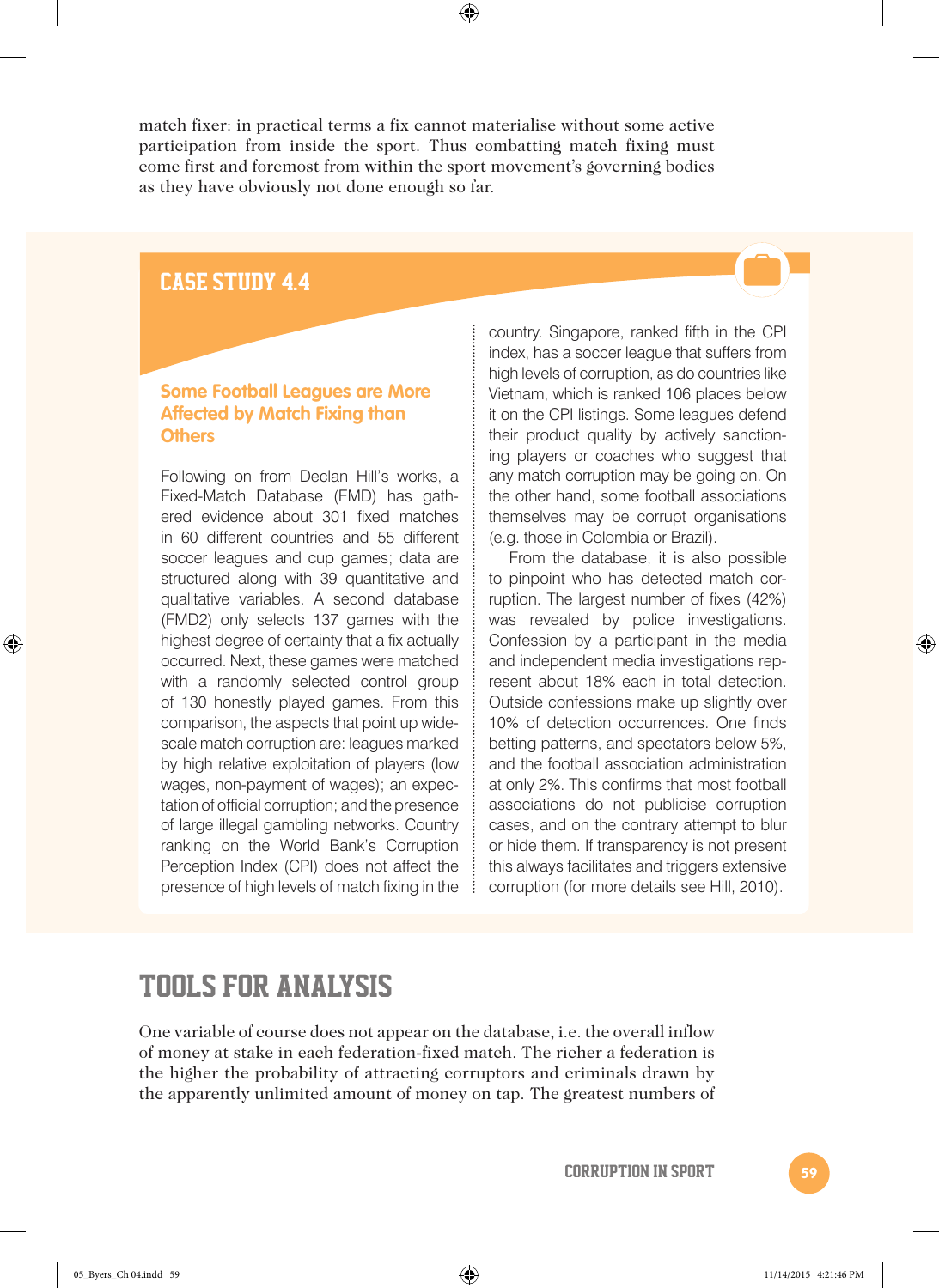⊕

detected corruption cases have been in football, cricket, tennis and snooker (i.e. wealthy sports). Therefore an economist would infer that a radical option to eradicate sport corruption seems to be to draw a final halt to the inflow of money in sports. The question here is whether this is feasible or even realistic when rich sports are so much more financially awash and economically globalised. That is the reason why less comprehensive solutions are looked for, such as prohibitions, sanctions, regulations and taxation (see the conclusion below).

## Action Learning

● Could sport hedge against economic market globalisation, in particular sport betting and gambling? (See also below.) Are the various sports evenly threatened by betting-related match fixing? Which ones seem safer to you? Which ones seem most exposed to the abovedescribed match fixing technology?

## COMBATTING MATCH FIXING: WHAT IS TO BE DONE?

All economic analyses conclude that the more money there is flowing in to sport, the greater the sport corruption. Since a drastic money withdrawal from sport, however appealing, is an unrealistic solution with current sport economic globalisation, other options must be looked at. One of these is the *prohibition* of those activities that most likely channel corruption, for instance sport betting. Some countries have opted for prohibiting sporting bets: for example, the USA, Brazil, Cuba, Indonesia, India, Malaysia and several Commonwealth of Independent States (CIS) countries. Another group still maintains a state monopoly over sport betting, made up of countries such as Canada, Chile, China, Colombia, Japan, South Korea, Singapore and a few European countries (Finland, Greece, Hungary, the Netherlands, Norway and Portugal). The bulk of irregular fix-connected sport bets emanate from China, Malaysia and Colombia. National prohibition or a state-owned betting system generates, in a global sport betting market, a worldwide black market that is primarily based in those countries where punters have to circumvent a legal impossibility to bet or a legal possibility to bet under state control only. A safety valve was created in countries like the USA with a local exemption to overall betting prohibition in Delaware and Nevada: the outcome has been that illegal bets overall – and not only sporting bets – are 99 times bigger than legal ones (AGA, 2012).

Standard counteracting policies against corruption are sanctions that raise the cost of corruption, and regulation that increases corruption prevention, surveillance and detection. In terms of *sanctions*, criminalisation of corruptors and corrupt activities is seen as the major tool by which to combat match fixing and illegal or irregular betting (UNODC and IOC, 2013). Maennig (2008) advocates sanctions that would maximally worsen the bad reputation of corrupt sport insiders, and by the same token would increase

**60** CONTEMPORARY ISSUES IN SPORT MANAGEMENT



♠

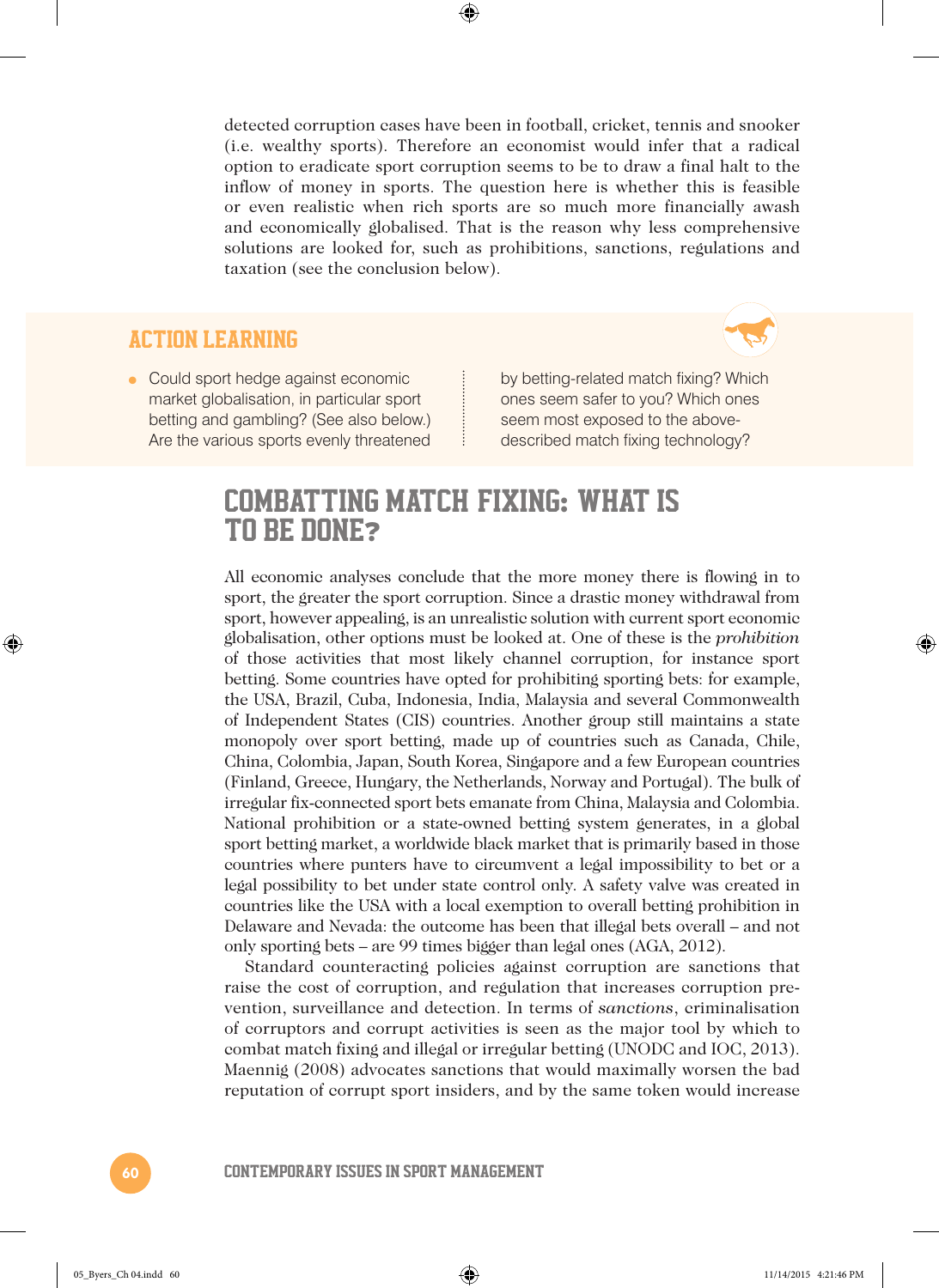the ex-post non-monetary costs of corruption: corruptors and corrupt insiders would have to be more cautious to avoid detection and sanction so the expected value of the direct monetary costs of corruption would increase. When it comes to *regulation*, the target may be either the price to pay or the volume of sport corruption. Regulation maintains some ex- ante control over potential corrupt activities, for example, as regards sport betting delivering licences to gambling operators (in Panama, the UK and most European countries). For Maennig, controls over sport bets must be strengthened in order to make punters more aware of their responsibilities. In some countries, gambling operators are imposed with the payment of a property right to offer sport bets (1% to 2.5% of bets), or certain kinds of bets are forbidden such as spread betting, which favours match fixing.

⊕

Another option for public regulation would be to fix a very high minimum price for sport bets that would put a ceiling on and reduce the rate of return to punters: at the end of the day this would deflate the volume of bets and thus the likelihood of match fixing. Fine-tuning a regulation can diminish the number of betting scandals though not definitely phase them out. Moreover, domestic regulation against sport corruption and match fixing enforced on a national basis would crowd out corruptors and match fixers to those countries without regulation or where regulation is usually circumvented. Illegal bets would then migrate to China, Colombia or Malaysia: in fact, this has already happened. Last and not least, the more significant the regulation, the more crucial the issues in enforcing it and avoiding the regulators themselves becoming interested in corrupt business.

Dietl and Weingärtner (2012) follow up on work by Coase (1960) in assuming that transaction costs are nil or negligible, and thus the identity of whoever holds the property rights on an asset does not matter. They suggest an original solution to resolve the issue of external costs borne by football due to completely attenuated property rights on public goods (i.e. fixtures, results). This is to find a reallocation of property rights over sport betting that would nullify the external costs for football, once it has been recognised that the objective is a 'social optimum, but also with regard to the optimum outcome for the game of football and its institutions' (1960: 10). And since 'the government will always aim for the social optimum rather than the football optimum' (ibid.: 12), they do not view regulation or taxation as the best solution. Therefore they would advocate allocating the property rights over sport bets to productive football institutions rather than the exploitative betting providers. A complete elimination of betting scandals simply requires that football institutions stop selling any property rights to the gambling industry.

Is such a radical solution realistic? For example, would football's (sport) institutions decide to deprive themselves from attracting money into their industry through sport betting? Would they cut themselves free from the godsend of betting simply to clean up betting scandals? Here the issue of good or bad governance of sport clubs and governing bodies arises, in particular with regard to football (Andreff, 2007). If the transaction costs are not nil, the allocation of property rights over public goods (fixtures, results) to football's (sport) private institutions – a solution that must be called 'privatisation' – often leads, in different contexts, to embezzlement,

CORRUPTION IN SPORT **61**

⊕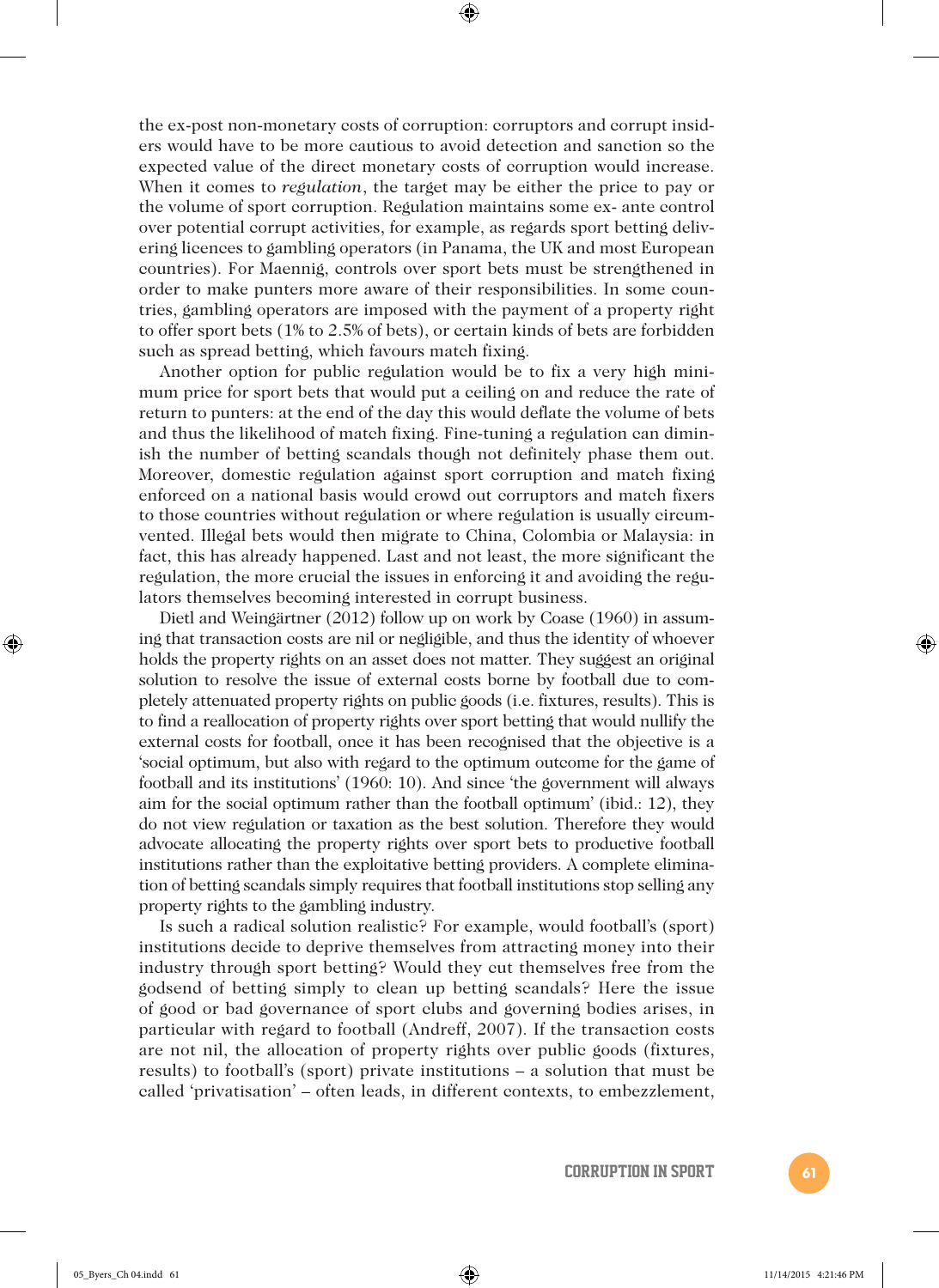cheating, asset grabbing … and corruption (Andreff, 2005). Combatting corruption by creating new opportunities for corruption is paradoxical to say the least. Eventually, such a privatisation drive would not phase out the illegal sport betting market, since those bookmakers or operators who had not paid for the rights to use sport results for offering bets would now become 'unofficial betting providers' (2005: 15). Betting scandals will continue. Finally, if we actually consider betting scandals as a social issue, it is debatable whether to look for a football (sport) social optimum instead of an overall social optimum (for all industries and the whole of society). The latter has no chance of coinciding with the specific aspirations of football's (sport) institutions and industry.

⊕

Dietl and Weingärtner (2012) contend that taxation of bookmakers and betting operators whose receipts would compensate football for the burden of its external costs is likely to significantly reduce the quantity of betting scandals, but they point out that the tax must be extremely high and perhaps so high that it would dissuade all football betting. Such taxation would not necessarily affect bookmakers' behaviour in such a way that they would avoid those types of bets that facilitate match fixing. At a more basic level also, domestic taxation in a national betting market would not be efficient in the face of global fix-related sport-betting markets. Thus we would suggest a new tool to combat fix-connected sporting bets, a so-called *global 'Sportbettobin' tax* with a variable tax rate (see Appendix 1). This is inspired by the famous Tobin (1978) tax, and closer to the sports industry, the socalled 'Coubertobin' tax (Andreff, 2001, 2004, 2010). The former targeted a slowdown in global financial transactions and international capital flows, while the latter was actively proposed with the aim of hindering and scaling down the flourishing international trade (transfers) in athletes below the age of 18 from developing to developed countries. One interesting aspect of the latter is its variable rate, which increases when the age of a transferred athlete goes down, whereas the Tobin tax was designed with a 1% fix rate and its first ongoing implementations retain an even lower rate.

In order to adapt the concept to sport betting, one must first sketch the threshold over which the 'Sportbettobin' tax should be levied, i.e*.* the amount of bet winnings that triggers taxation, say at the lowest 1% rate. A low tax rate may have a sort of moralising impact on punters as well as a low threshold for winnings above which the tax is levied. But we cannot expect to actually slow down sport betting on fixes only with such a moralising effect. The debate remains open as to how high this threshold should be: €50,000, 100,000, 500,000 or 1 million? It would be more efficient to put a brake on fix-connected sport betting with a variable tax rate rising above the moralising 1% level. A tax rate growing with the amount of winnings above the threshold is likely to dissuade the number of bets placed by match fixers or crowd out criminals using those bets to enrich themselves; they would move away from sport corruption and focus on some other criminal activity. If the highest rate of taxation is fixed high enough, the worst of fix-connected sport betting would vanish since the tax would confiscate the bulk of winnings and lower match fixing profitability enough to cause it to dry it up. With such a tax, the hyper-gains on rigged bets would shrink due to the hyper-taxation of winnings.

**62** CONTEMPORARY ISSUES IN SPORT MANAGEMENT

⊕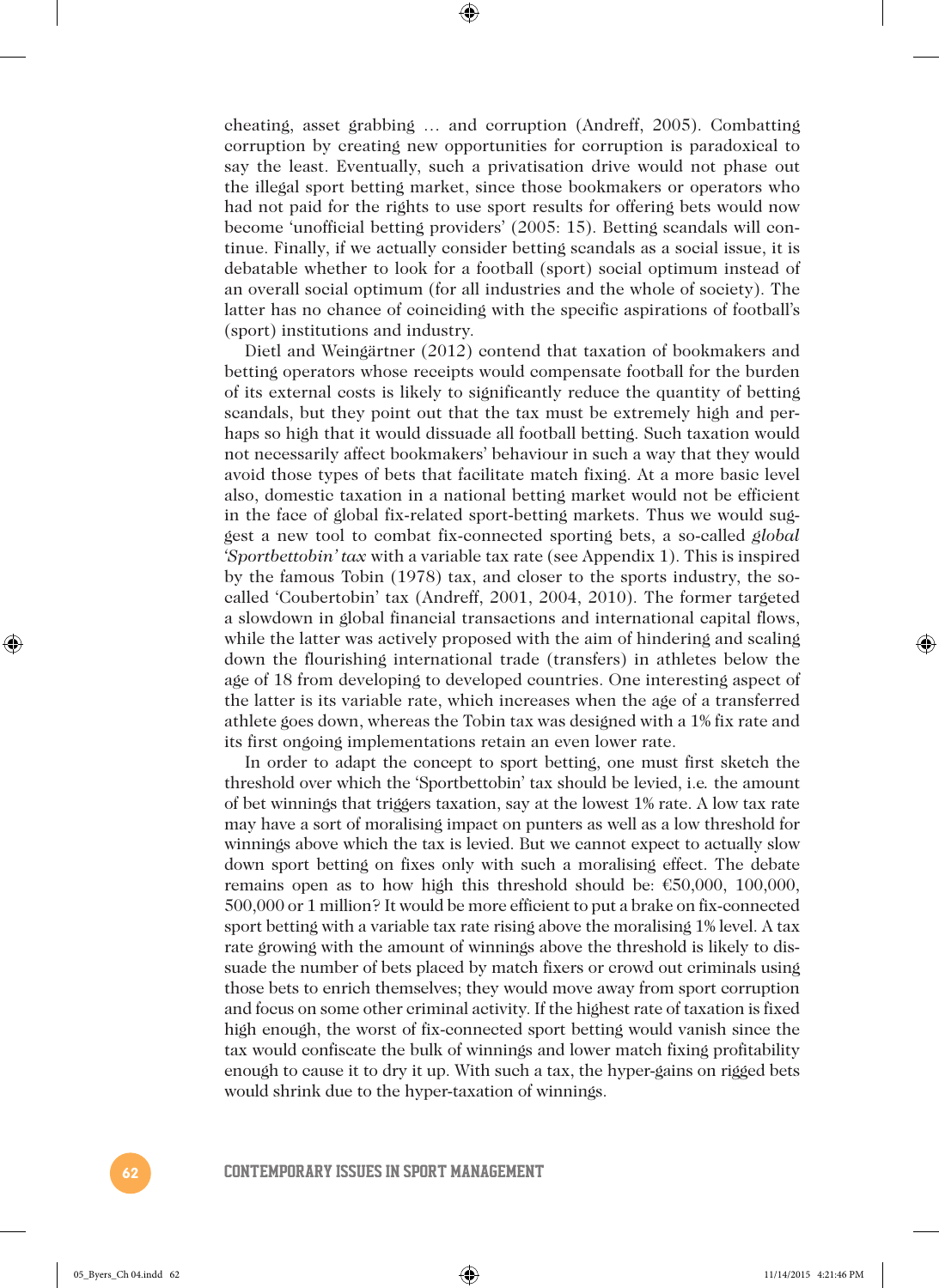What would the revenues from the 'Sportbettobin' tax be used for? Overall the fiscal receipts would first finance more efficient and widespread surveillance systems of online sport betting and match fixing. It might also help some countries, and especially the Asian and less developed ones where betting on fixes is the most concentrated, to implement rigorous surveillance systems. Which body would be accountable for levying the 'Sportbettobin' tax? Various options may be envisaged such as a specific worldwide organisation (like a World Fund for the Tax on Sport Betting) or a branch of an existing intergovernmental body under the aegis of the UN (as with the United Nations Development Programme or the World Bank). In any case, it should not be an international sport governing body (an international sport federation or the IOC), firstly because it would consist of plenty of sport insiders, who as the most greedy may also be corrupt, and secondly because the accountability of public taxation must never fall into a private body's hands. Levying a global tax must remain the responsibility of a public governing body.

⊕

## CONCLUSION

♠

Beyond the aforementioned steps to cleanse sports of match fixing corruption, a more general worldwide anti-corruption programme should be further elaborated on. Obviously athletes, sportsmen and women, coaches, sport managers and governing bodies must be involved in and receive good incentives for such involvement. However these are probably not enough. As recently stated on the 'Play the Game' network, corrupt sports organisations cannot be trustworthy partners in the fight against match fixing and corruption. On the whole, sport needs better governance to deal effectively with global challenges, such as creating more transparent and sustainable mega-events, recruiting more people for physical activity, protecting children against abuse and providing equal rights for women. And even sport organisations and governing bodies must admit that, to some extent, government interference may help in combatting sport corruption, for example the international taxation on sport betting mentioned above.

## REFERENCES

- AGA (2012) Sport wagering fact sheet, American Gaming Association, retrieved from www.americangaming.org/industry-resources/research/fact-sheets/ sports-wagering.
- Andreff, W. (2000) Financing modern sport in the face of a sporting ethic, *European Journal for Sport Management*, 7(1): 5–30.
- Andreff, W. (2001) The correlation between economic underdevelopment and sport, *European Sport Management Quarterly*, 1(4): 251–79.
- Andreff, W. (2004) The taxation of player moves from developing countries. In R. Fort & J. Fizel (eds), *International Sports Economics Comparisons.*  Westport, CT: Praeger. pp. 87–103.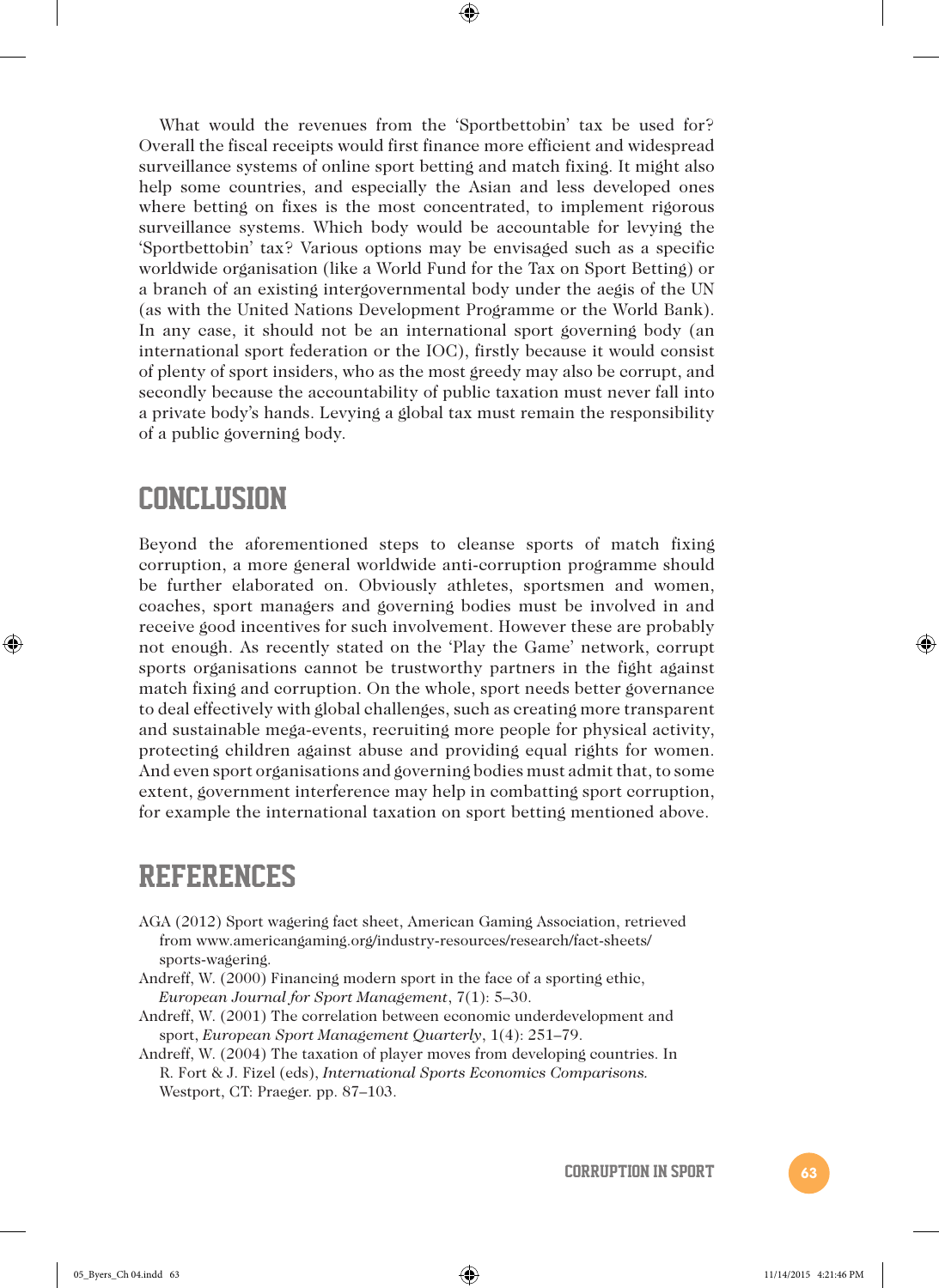- Andreff, W. (2005) Post-Soviet privatisation in the light of the Coase Theorem: transaction costs and governance costs. In A. Oleynik (ed.), *The Institutional Economics of Russia's Transformation.* Aldershot: Ashgate. pp. 191–212.
- Andreff, W. (2007) French football: a financial crisis rooted in weak governance, *Journal of Sports Economics*, 8 (6): 652–61.
- Andreff, W. (2008) Globalization of the sports economy, *Rivista di diritto ed Economia dello Sport*, 4 (3): 13–32.
- Andreff, W. (2010) Why tax international athlete migration? The 'Coubertobin' Tax in a context of financial crisis. In J. Maguire & M. Falcous (eds), *Handbook on Sport and Migration.* Abingdon, Routledge. pp. 31–45.
- Andreff, W. (2012a) *Mondialisation économique du sport. Manuel de référence en Economie du sport.* Brussels: De Boeck.
- Andreff, W. (2012b) The winner's curse: why is the cost of mega sporting events so often underestimated?. In W. Maennig & A. Zimbalist (eds), *International Handbook on the Economics of Mega Sporting Events.* Cheltenham: Elgar. pp. 37–69.
- Andreff, W. (2014) Economie du cyclisme: succès commercial et équilibre compétitif du Tour de France. In J. Guillaumé & J.-M. Jude (eds), *Le vélo et le droit: transport et sport*, «Colloques et essais». Paris: Fondation Varenne, LGDJ.
- Balsdon, E., Fong, L. & Thayer, M. A. (2007) Corruption in college basketball? Evidence of tanking in post-season conference tournaments, *Journal of Sports Economics*, 8 (1): 19–38.
- Boeri, T. & Severgnini, B. (2008) The Italian Job: match rigging, career concerns and media concentration in Serie A, IZA Discussion Paper, Bonn.
- Borghesi, R. (2008) Widespread corruption in sports gambling: fact or fiction?, *Southern Economic Journal*, 74 (4): 1063–9.
- Caruso, R. (2008) Spontaneous Match-Fixing in Sport: Cooperation in Contests. In P. Rodriguez, S. Késenne & J. Garcia (eds), *Threats to Sports and Sports Participation*, Ediciones de la Universidad de Oviedo. pp. 63–82.
- Chappelet, J.-L. & Kübler-Mabbott, B. (2008) *The International Olympic Committee and the Olympic System: The Governance of World Sport.* Abingdon: Routledge.
- Coase, R. H. (1960) The problem of social cost, *Journal of Law and Economics*,  $3(1): 1-44.$
- Council of Europe (2008) Why sport is not immune to corruption, Enlarged Partial Agreement on Sport, December.
- Dietl, H. M. & Weingärtner C. (2012) Betting scandals and attenuated property rights – How betting related match fixing can be prevented in future, Working Paper no. 154, Institute for Strategy and Business Economics, University of Zurich.
- Dietl, H. M., Lang, M. & Werner, S. (2010) Corruption in professional sumo: an update on the study of Duggan and Levitt, *Journal of Sports Economics*, 11(4): 383–96.
- Duggan M. & Levitt S.D. (2002) Winning isn't everything: corruption in sumo wrestling, *American Economic Review,* 92(5): 1594–605.
- Forrest, D. (2012) The threat to football from betting-related corruption, *International Journal of Sport Finance*, 7 (2): 99–116.
- Forrest, D., McHale, I. & McAuley, K. (2008) 'Say it ain't so': betting-related malpractice in sport, *International Journal of Sport Finance*, 3(3): 156–66.
- Gorse, S. & Chadwick, S. (2013) The prevalence of corruption in international sport: a statistical analysis, report prepared for the Remote Gambling Association, Centre for the International Business of Sport, Coventry University Business School.

**64** CONTEMPORARY ISSUES IN SPORT MANAGEMENT

05\_Byers\_Ch 04.indd 64 11/14/2015 4:21:46 PM

⊕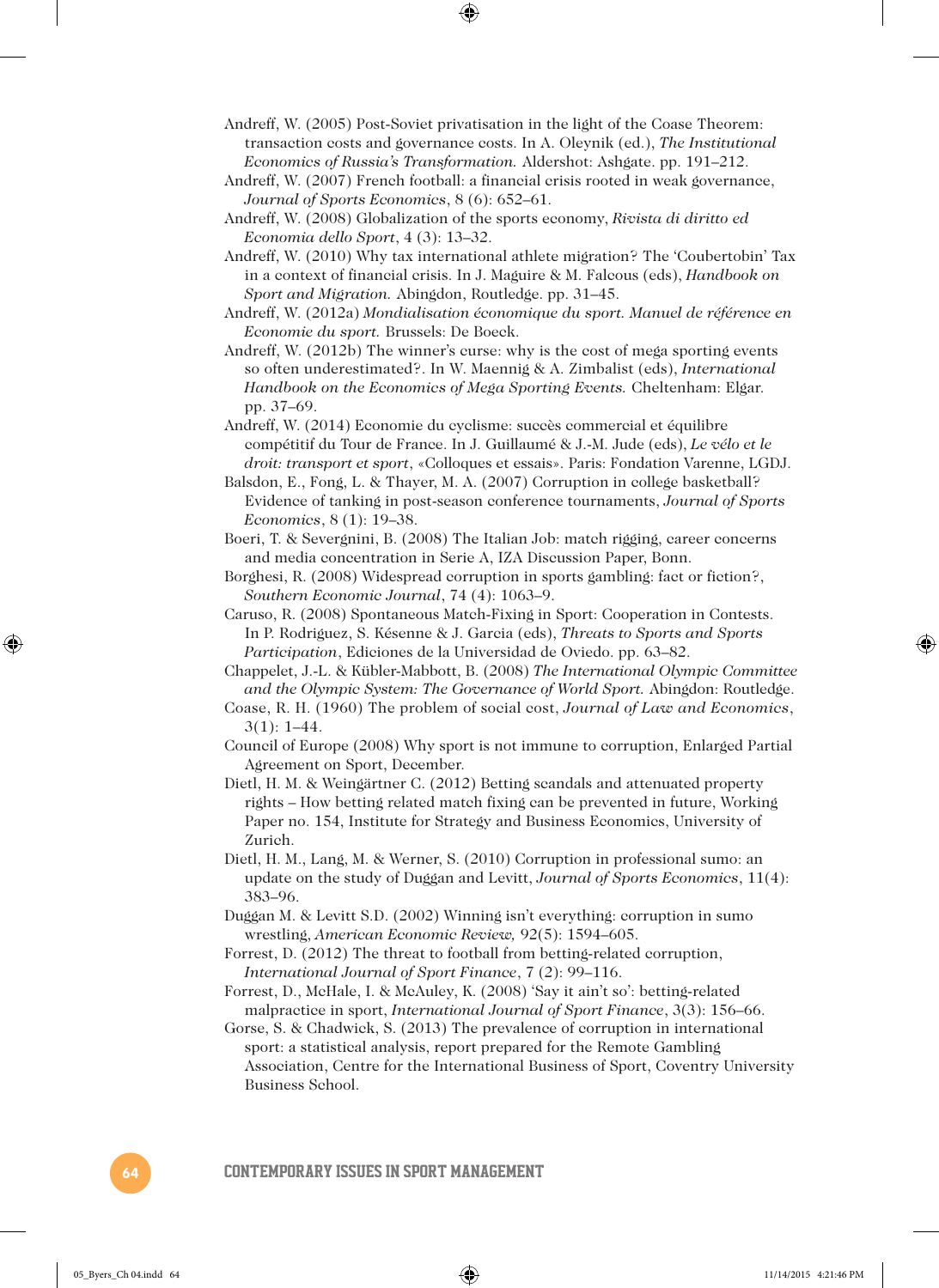Hill, D. (2008) *The Fix: Soccer and Organized Crime.* Toronto: McClelland & Stewart.

⊕

Hill, D. (2009) How gambling corruptors fix football matches, *European Sport Management Quarterly*, 9(4): 411–32.

Hill, D. (2010) A critical mass of corruption: why some football leagues have more match fixing than others, *International Journal of Sports Marketing and Sponsorship*, 11(3): 221–35.

Jennings, A. (2006) *Foul! The Secret World of FIFA: Bribes, Vote Rigging and Ticket Scandals.* London: Harpersport.

Lee, P.-C. (2008) Managing a corrupted sporting system: the governance of professional baseball in Taiwan and the gambling scandal of 1997, *European Sport Management Quarterly*, 8(1): 45–66.

Maennig, W. (2005) Corruption in international sports and sport management: forms, tendencies, extent and countermeasures, *European Sport Management Quarterly*, 5 (2): 187–225.

Maennig, W. (2006) Corruption. In W. Andreff & S. Szymanski (eds), *Handbook on the Economics of Sport.* Cheltenham: Elgar. pp. 784–94.

Maennig, W. (2008) Corruption in international sports and how it may be combated. In P. Rodriguez, S. Késenne & J. Garcia (eds), *Threats to Sports and Sports Participation*. Ediciones de la Universidad de Oviedo. pp. 83–111.

Paul, R. & Weinbach, A. P. (2011) Investigating allegations of point shaving in NCAA basketball using actual sportsbook betting percentages, *Journal of Sports Economics*, 12(4): 432–47.

Preston, I. & Szymanski, S. (2003) Cheating in contests, *Oxford Review of Economic Policy*, 19(4): 612–24.

- Reiche, D. (2013) The prohibition of online sports betting: a comparative analysis of Germany and the United States, *European Sport Management Quarterly*, 13(3): 293–314.
- Tobin, J. (1978) A proposal for international monetary reform, *Eastern Economic Journal*, 4(3–4): 153–9.

UN Global Compact (2013) Fighting corruption in sport sponsorship and sportrelated hospitality: a practical guide for companies, draft for consultation, July.

UNODC & IOC (2013) *Criminalization Approaches to Combat Match-Fixing and Illegal/Irregular Betting: A Global Perspective*, United Nations Office and Drugs and Crime and International Olympic Committee, Vienna/Lausanne, July.

Wolfers, J. (2006) Point shaving: corruption in NCAA Basketball, *American Economic Review*, 96(1): 279–83.

# USEFUL WEBSITES

American Gaming Association: www.americangaming.org/industry-resources/ research/fact-sheets/sports-wagering

Council of Europe, Enlarged Partial Agreement on Sport: www.coe.int/t/dg4/epas www.economist.com/blogs/gametheory/2011/11/corruption-sport

European Lotteries: www.el-sport.org

Financial Action Task Force on Money Laundering: www.fatf-gafi.org/fr

Interpol, Integrity in Sport – http://www.interpol.int/Crime-areas/Integrity-in-Sport/ Integrity-in-sport

Money laundering through the football sector, FATF report: www.fatf-gafi.org/ NCCT\_fr.htm

CORRUPTION IN SPORT **65**

⊕